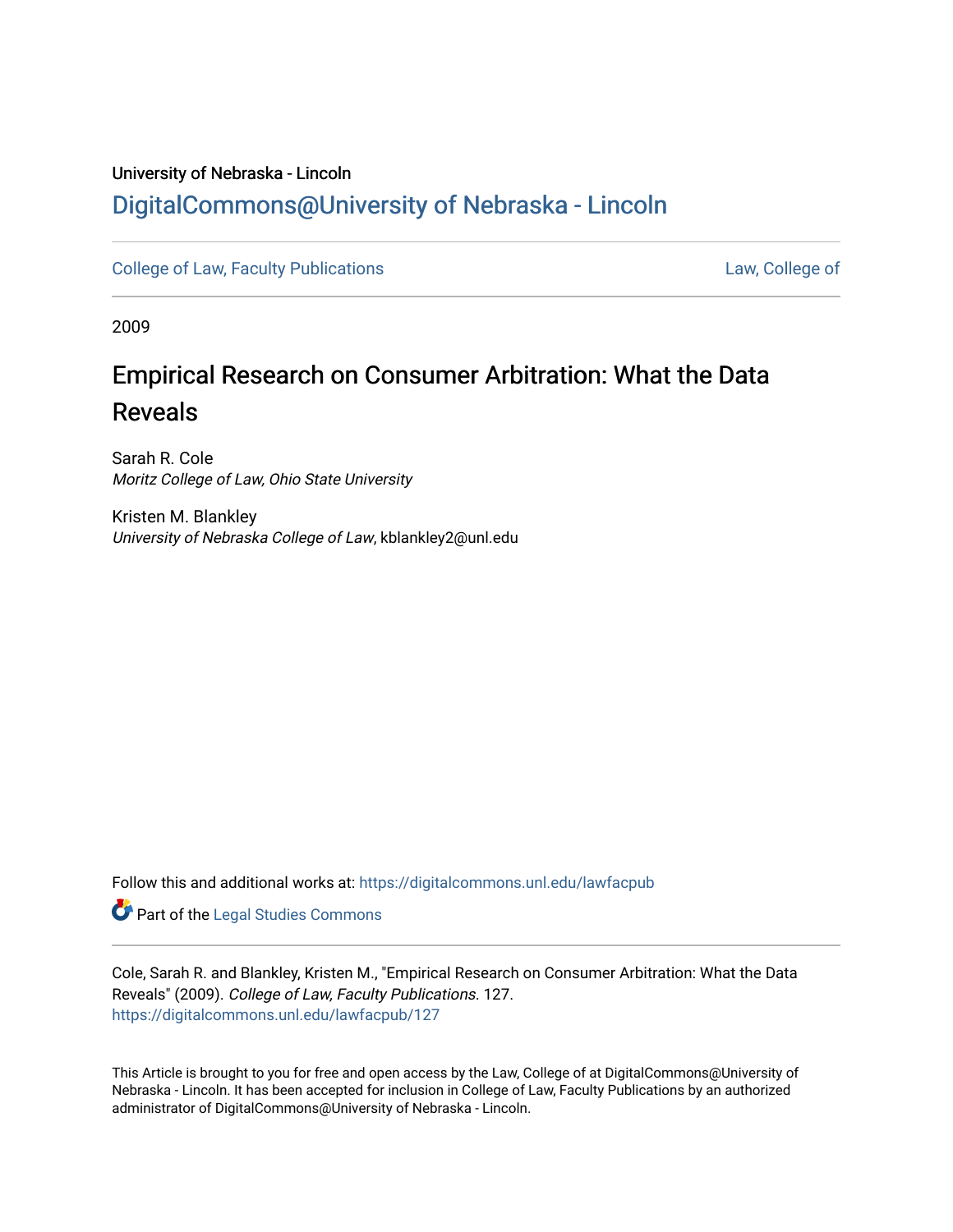## Empirical Research on Consumer Arbitration: What the Data Reveals

## Sarah R. Cole\* & Kristen M. Blankley\*\*

#### **Table of Contents**

| I.   |                                                              |  |
|------|--------------------------------------------------------------|--|
| H.   | PUBLIC CITIZEN'S CRITICAL VIEW OF ARBITRATION 1053           |  |
|      | A. Public Citizen Claims that Consumers Always Lose in       |  |
|      |                                                              |  |
|      | B. Public Citizen Infers that Allegedly Self-Interested      |  |
|      |                                                              |  |
|      | C. Public Citizen Claims that Consumers Pay Higher Costs     |  |
|      | in Arbitration Than They Would Pay in Court 1060             |  |
| III. |                                                              |  |
|      | $A_{-}$                                                      |  |
|      | The Data Shows that Consumers Receive Some Breaks 1064<br>R. |  |
|      | C. Consumers Pay Few or No Fees in the Reported NAF          |  |
|      |                                                              |  |
|      | D. Arbitration Cases Are Generally Short in Duration 1070    |  |
| IV.  | EVEN THE COURTS DO NOT PERCEIVE NAF BIAS 1074                |  |
| V    |                                                              |  |
|      |                                                              |  |

#### I. INTRODUCTION

In 2007, Public Citizen, a "national, non-profit public interest organization,"<sup>1</sup> issued a report entitled "The Arbitration Trap: How

 <sup>\*</sup> Squire, Sanders and Dempsey Designated Professor of Law, Moritz College of Law, Ohio State University. Thanks to Ted Frank and Douglas Cole for help on this article and to Tim Nittle and Catharine Adkins for research assistance.

 <sup>\*\*</sup> Squire, Sanders and Dempsey L.L.P. Thanks to Chris Haas and Todd Starker for reviewing earlier drafts of this article. Special thanks to Glenn Myatt, PhD, for commenting on earlier drafts of this article, for the many tutorials on data mining, and for the use of his Traceis data mining software.

<sup>1</sup>*. See* Public Citizen, http://www.citizen.org/.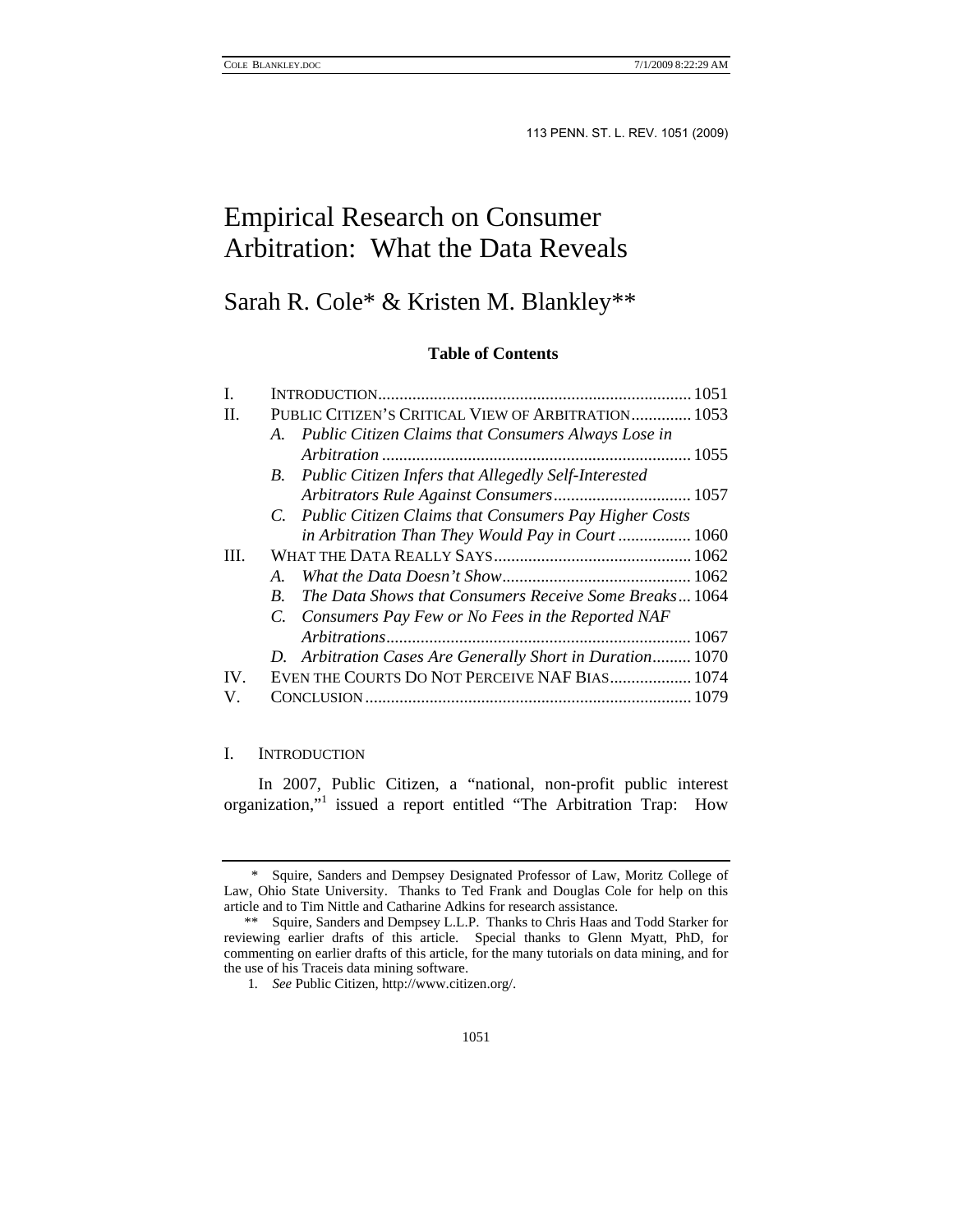Credit Card Companies Ensnare Consumers,"<sup>2</sup> concluding that the arbitration process routinely exploits consumers.<sup>3</sup> Public Citizen drew this sweeping conclusion after analyzing approximately 34,000 points of data the National Arbitration Foundation ("NAF") collected about its California arbitrations.<sup>4</sup>

Unfortunately, Public Citizen's analysis of the NAF data does not support its conclusions primarily because its conclusions cannot be extended beyond the set of cases the data contains, i.e., collection cases filed by creditors, including credit card companies, against consumers with outstanding balances on their accounts. Rather than attempt to draw conclusions based solely on this data, Public Citizen instead extrapolates its conclusions to all consumer arbitration cases even though collections cases are unique.<sup>5</sup> Public Citizen ultimately concludes that binding, mandatory arbitration is bad for consumers in all situations based on a data set comprised of practically all—upwards of 99.9%—collections cases.<sup>6</sup>

Given the sweeping nature of the Public Citizen Report's conclusions, we believe that additional data analysis is warranted. In fact, our data analysis establishes that many of Public Citizen's claims are exaggerated and should be considered in context.<sup>7</sup> In addition, and perhaps more importantly, our analysis of this data reveals that the

4*. See id.* ("For the first time, we have comprehensively crunched data for the nearly 34,000 cases contained in NAF's California reports.").

5*. See id.* ("NAF identified virtually all of its California cases as 'collection' cases filed against consumers by credit card companies or firms that buy debts from these companies for cents on the dollar."); *see id*. at 1-2 ("All but 118 of the cases were filed against consumers by credit card/finance companies or firms that purchase their debts. In other words, consumers chose to bring only 118 cases before NAF while corporations chose this business friendly forum nearly 34,000 times—99.6 percent of the total cases."); *see id.* at 5-6 ("Between Jan. 1, 2003 and March 31, 2007, NAF handled nearly 34,000 consumer arbitrations in California alone. The firm described 99.9 percent of those arbitrations as 'collection' cases."); *see also* Hillard M. Sterling & Philip G. Schrag, *Default Judgments Against Consumers: Has the System Failed?*, 67 DENV. U. L. REV. 357 (1990) (finding consumers prevailed in Small Claims and Conciliation Branch of the Superior Court of the District of Columbia only 4% of the time; the vast majority of cases were default judgments); Matthew C. McDonald & Kirkland E. Reid, *Arbitration Opponents Barking Up Wrong Branch*, 62 ALA. LAW. 56, 60 (2001) ("[V]irtually all of these cases were collection cases filed by the bank against customers more than six months behind on their credit cards bills. Unquestionably, the result in collections court would have been the same.").

- 6. Public Citizen Report, *supra* note 2, at 5-6.
- 7*. See infra* Sections II and III.

<sup>2</sup>*. See* Public Citizen, "The Arbitration Trap: How Credit Card Companies Ensnare Consumers," http://www.citizen.org/documents/ArbitrationTrap.pdf (Sept. 27, 2007) [hereinafter Public Citizen Report].

<sup>3</sup>*. See* Public Citizen Report, *supra* note 2, at 1 ("This report shows that binding mandatory arbitration is a rigged game in which justice is dealt from a deck stacked against consumers.").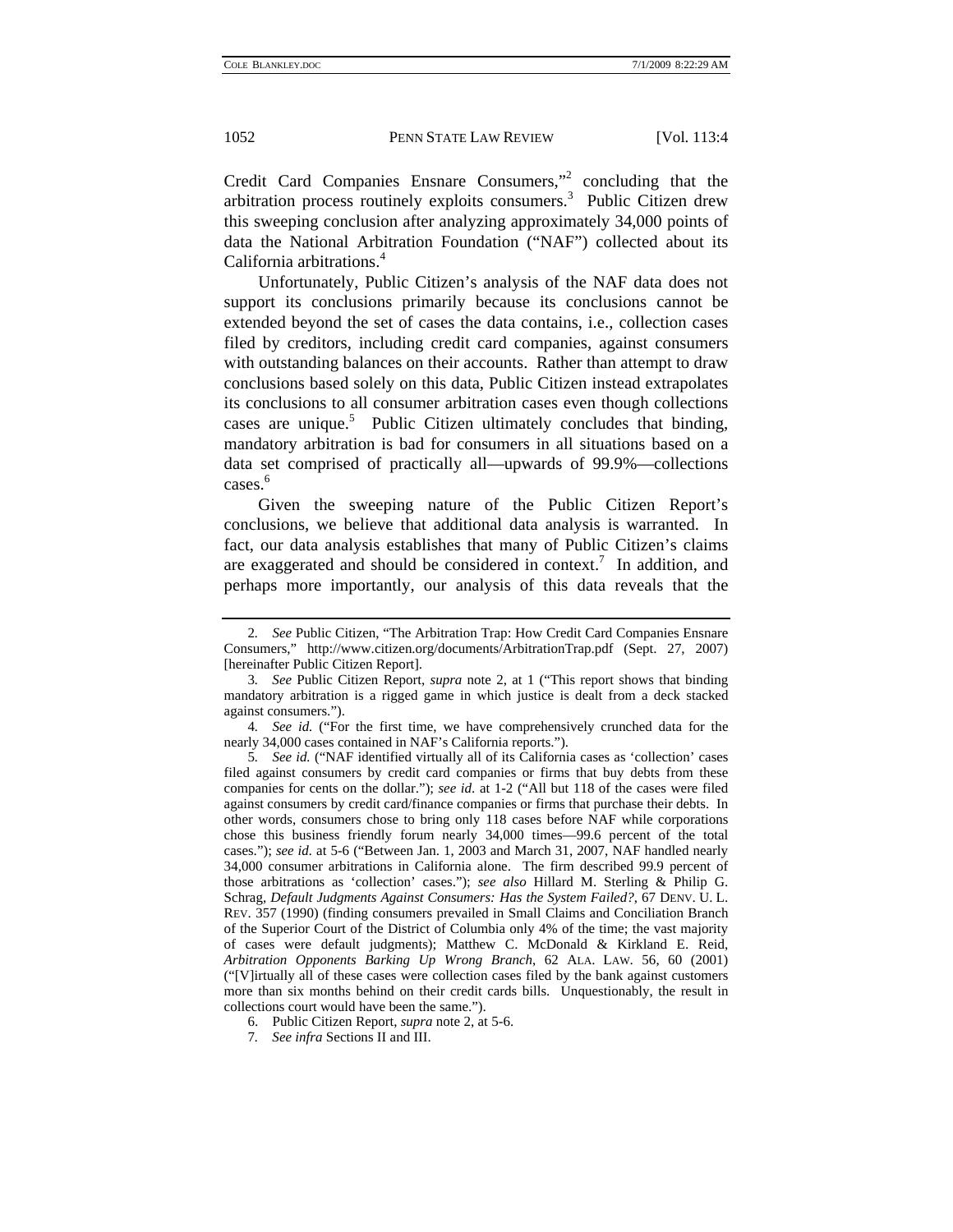consumer arbitration process provides a more pro-consumer environment for claims adjudication than does the traditional court system. This conclusion suggests that consumers should be less wary of the arbitration process even if the proposed Arbitration Fairness Act of 2009<sup>8</sup> is never enacted.

This article sets forth in Section II the primary arguments and conclusions of the Public Citizen Report, followed in Section III by a more detailed look at the underlying data. Section IV examines recent court decisions in which consumers claim that the NAF is an unfair forum, and the courts' rulings that generally reject that argument. Finally, Section V sets forth these authors' conclusions regarding the data.

#### II. PUBLIC CITIZEN'S CRITICAL VIEW OF ARBITRATION

A review of the Public Citizen Report reveals that Public Citizen's agenda is to convince others that arbitration is bad for consumers because they frequently lose when a party to the arbitration process. In the opening paragraph of its Report, Public Citizen proclaims: "[t]his report shows that binding mandatory arbitration is a rigged game in which justice is dealt from a deck stacked against consumers."<sup>9</sup> The first chapter boasts the following conclusions:

- "Enormous Amount of Consumers Affected"10
- "Substantial Use of Binding Mandatory Arbitration by the Credit Card Industry"<sup>11</sup>
- "Corporations—not Consumers—Choose Binding Mandatory Arbitration"<sup>12</sup>
- "Stunning Results that Disfavor Consumers"<sup>13</sup>
- "Biased Decision-Makers"<sup>14</sup>

11*. Id.* This conclusion is based on the NAF data set that includes virtually all "collection" cases, which are typically cases based on a debt owed or claimed to be owed.

 <sup>8.</sup> H.R. 1020, 111st Cong. (2007). The Arbitration Fairness Act of 2009 § 2(b) would render unenforceable pre-dispute arbitration agreements of consumer, employment, or franchise disputes.

 <sup>9.</sup> Public Citizen Report, *supra* note 2, at 1.

<sup>10</sup>*. Id.* Public Citizen reaches this conclusion because the NAF data set includes data points for approximately 34,000 cases between the dates of January 1, 2003 and March 31, 2007.

<sup>12</sup>*. Id.* at 1-2. Public Citizen reaches this conclusion because the data set shows that the vast majority (more than 99%) of claimants are businesses, as opposed to consumers.

<sup>13</sup>*. Id.* at 2. This conclusion is based on Public Citizen's interpretation of consumers "winning" 94% of cases that proceeded to the point at which an arbitrator is appointed.

<sup>14</sup>*. Id.* This conclusion is based on Public Citizen's speculation that arbitrators are inclined to rule in favor of businesses because the businesses are "repeat players" and because the arbitrators are interested in continuing to receive repeat business by ruling in favor of the corporations.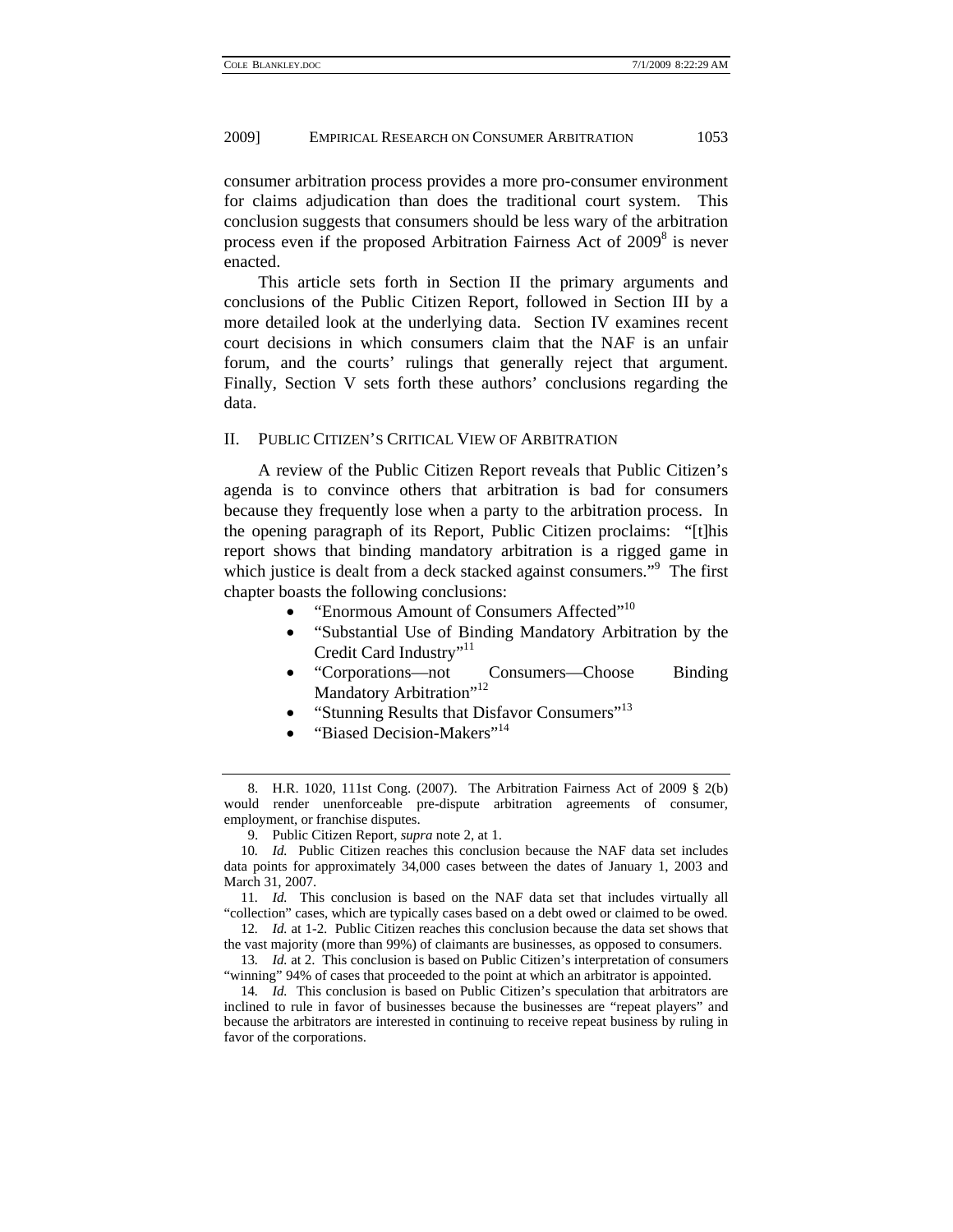- "The Busiest Arbitrators Produce the Results Corporations  $Seek"$ <sup>15</sup>
- "A Race to the Bottom for Arbitration Firms"<sup>16</sup>
- "A Process Shrouded in Secrecy"<sup>17</sup>
- "A Lack of Due Process Safeguards"<sup>18</sup>

These "conclusions," however, read more like headlines,<sup>19</sup> and the report contains surprisingly little data analysis in light of its extreme conclusions. The Public Citizen Report's major criticisms of consumer arbitration can be summarized as follows: 1) consumers always lose in arbitration; 2) repeat arbitrators favor corporate clients; and 3) consumers pay more in arbitration fees than they would in court fees. Given the headline-grabbing conclusions Public Citizen draws, a closer examination of Public Citizen's data analysis is worthwhile.<sup>20</sup>

18*. Id.* This conclusion is based on an allegation that the NAF procedures are insufficient to adjudicate a claim in arbitration. As with the last two points, this conclusion is not based on the arbitration data NAF makes available but by Public Citizen's interpretation of the NAF procedures.

 19. In addition, the first chapter of the Public Citizen Report sets forth a bullet-point list of the reasons why the consumer group thinks that the arbitral process—any arbitral process—is bad for consumers. Those reasons are: 1) the proceedings are "secret," i.e., confidential; 2) the arbitral forums have an incentive to create business-friendly rules in order to attract business clients; 3) individual arbitrators have an interest in continued employment so they are likely to rule in favor of the businesses; 4) arbitration costs more than court proceedings; 5) the right to appeal is limited by statute and allegedly not well communicated to the consumers; 6) the parties have a limited right to discovery in arbitration; 7) arbitral forums do not provide due process for consumers; 8) the arbitral forums do not allow for class-action procedures; and 9) the NAF has a "loser pays" rule that could shift fees in certain situations. *Id*. at 7-10.

The NAF arbitration data supports none of these points. Thus, some of these points involve overreaching on Public Citizen's part. For example, in point number 9, Public Citizen claims that the "loser pays" rule makes arbitration bad for consumers. Public Citizen, however, neglects to explain that the "loser pays" rule only applies in situations in which fee shifting "is permitted by law." NAF Code of Procedure Rule 37C. In other words, fee shifting under NAF procedure would only occur if the fee shifting is permitted in a court, making the consumer no better or worse off than if that consumer were in court.

 20. The Public Citizen Report states that the group spent as many as eight months "comprehensively crunch[ing] data." Public Citizen Report, *supra* note 2, at 1. However, the Report contains little statistical analysis. Where statistical support is lacking, the Report tends to buttress its arguments with anecdotal evidence.

<sup>15</sup>*. Id.* This conclusion is based on Public Citizen's examination of the record of arbitrators who handle large volumes of the NAF consumer arbitrations.

<sup>16</sup>*. Id.* This conclusion is based on anecdotal evidence that arbitrators who rule in favor of consumers do not receive any additional work from the businesses the arbitrators ruled against. Accordingly, this point is not based on the NAF arbitration data.

<sup>17</sup>*. Id.* Public Citizen appears to reach this conclusion because arbitration is a confidential process, and because of the confidentiality, the businesses will likely have more institutional knowledge about arbitrators and their decisions than "one shot" consumer disputants. Again, the data available from NAF does not speak to this point.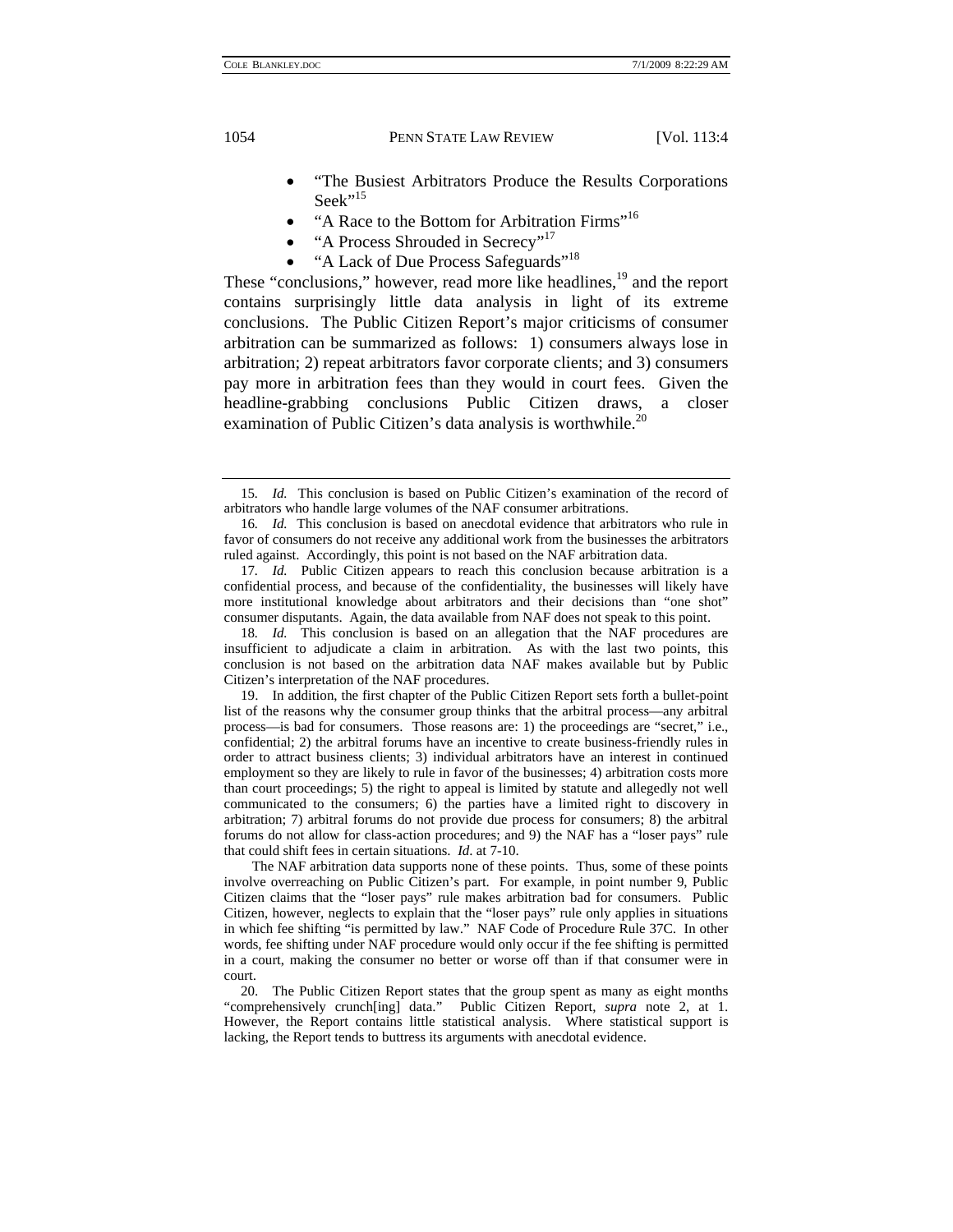#### *A. Public Citizen Claims that Consumers Always Lose in Arbitration*

Public Citizen claims that consumers fare quite poorly in arbitration. To support that claim, Public Citizen emphasizes that consumers filed only 118 out of the approximately  $34,000$  cases collected.<sup>21</sup> Businesses brought the remainder (over 99%) of these disputes. That more businesses than consumers take advantage of the arbitration process is no surprise, however, especially when one learns that 99% of the cases brought are "collections" cases. If a business has a dispute, it must bring its claim in the arbitral forum pursuant to its arbitration agreement with the consumer.<sup>22</sup> Moreover, NAF has no control over who chooses to bring a claim. The lack of evidence articulating why more consumers do not file suggests no ulterior motive on NAF or any other arbitral organization's part.<sup>23</sup>

In addition, Public Citizen claims that consumers are most likely to fare poorly when an arbitrator is assigned to the case. The Report notes that for cases resulting in a document hearing, consumers won only two out of 16,056 cases,  $24$  and in cases resulting in what is described as a "hearing,"<sup>25</sup> consumers win in only twenty-eight of 2,019 cases.<sup>26</sup> Once again, most of these cases involve collections disputes, so a consumer victory is unlikely. Moreover, focusing on these cases ignores that consumers "win" cases brought by businesses when these cases are later dismissed, just as businesses "win" cases brought by consumers that are

<sup>21</sup>*. Id.* at 15 ("Consumers filed only 118 cases against corporations—0.35 percent of all cases—and all but 13 of the consumer-filed cases were labeled 'collection.'").

Of the 118 claims consumers filed, the NAF data shows that consumers dismissed approximately 62 of these 118 cases, or approximately 52%. These cases were labeled "business wins." The data, however, does not indicate what constitutes a dismissal and what does not. It is possible that some of these "dismissals" are actually settlements, even though the NAF data specifically labels a large number of cases as "settled."

<sup>22</sup>*. See id*. at 3 (noting the fact that many consumer transactions include arbitration agreements). If the businesses brought suit in court, presumably such an action would be in breach of the consumers' contracts.

 <sup>23.</sup> The Public Citizen Report alleges that NAF markets its services directly to businesses. *See id.* at 18-19. According to the Report, NAF advertises that it provides the following benefits to businesses: 1) limited discovery; 2) lower costs; 3) no jury trials; 4) awards limited by the amount of the claim; 5) the possibility for fee-shifting to the losing party; and 6) the ability to save on collection costs. *Id.* at 19 (citing a document claimed to have been admitted into evidence in the case *Toppings v. Meritech Mortgage Inc.*, 569 S.E.2d 149 (W. Va. 2002)).

<sup>24</sup>*. Id*. at 15. In this category, the business "won" in 99.9% of cases.

 <sup>25.</sup> The data is unclear as to whether the "hearing" is a hearing in person or a hearing based on documents submitted.

<sup>26</sup>*. Id.* In this category, the business "won" in 98.6% of the cases.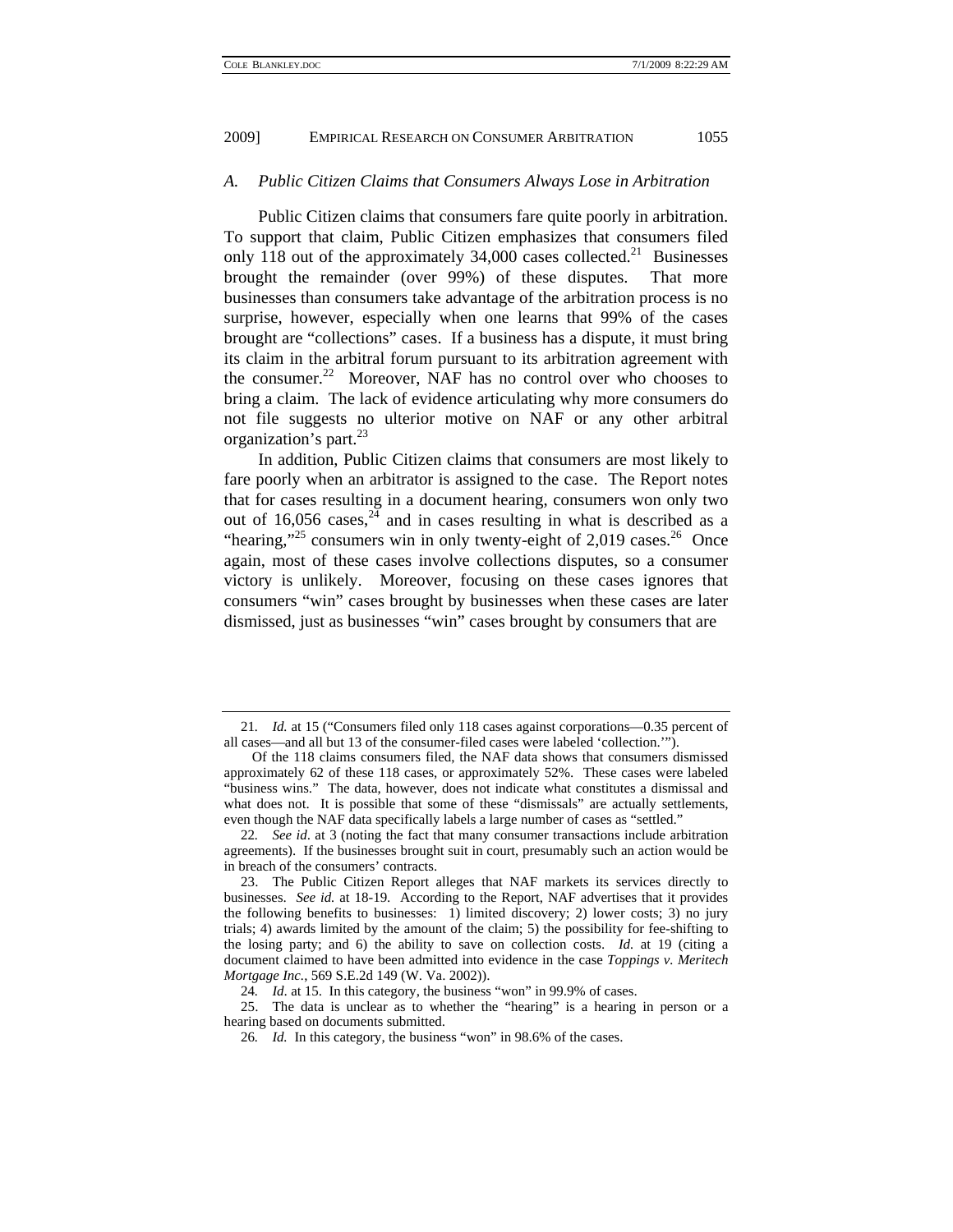later dismissed.<sup>27</sup> Cases that settle, of course, do not designate a prevailing party.28

The Public Citizen Report places significant emphasis on "wins" and "losses" for that portion of the NAF data that includes a "prevailing party" designation. For the reasons stated below, this emphasis is shortsighted.<sup>29</sup> In a significant number of cases, the arbitrator's award is lower than the amount that the business initially sought.<sup>30</sup> In many ways, a reduction in the amount claimed is, at least, a partial win for the consumer, and not an outright victory for the business. $31$  In this sense, the conclusions drawn in the Public Citizen Report are incomplete and

28*. Id*.; *see also supra* note 25. Analysis of the "prevailing party" can be summarized in the following chart:

|                            | Prevailing Party                |            |           |                 |          |         |               |  |
|----------------------------|---------------------------------|------------|-----------|-----------------|----------|---------|---------------|--|
|                            |                                 | <b>N/A</b> | <b>NA</b> | <b>Business</b> | Consumer | Settled | <b>Totals</b> |  |
|                            | Settled                         | 7194       | 4         |                 |          |         | 7198          |  |
|                            | Hearing/Default ***             | lo         |           | 16054           |          |         | 16056         |  |
| <b>Dispute Disposition</b> | Hearing                         |            |           | 1991            | 28       |         | 2019          |  |
|                            | <b>Dismissed</b>                |            |           | 32              | 8528     |         | 8561          |  |
|                            | Award by Settlement Agreement 5 |            | m         | 79              |          |         | 84            |  |
|                            | <b>Totals</b>                   | 7199       | 14        | 18156           | 8558     |         | 33918         |  |

**Prevailing Parties by Dispute Resolution Categories**

29*. See infra* notes 64-70 and accompanying text.

30*. Id.*

31*. See infra* notes 38-44, 64-66, and accompanying text. In July 2008, Navigant Consulting provided the NAF with a Memorandum analyzing the NAF data in light of the Public Citizen Report. *See* Nielson et al., *National Arbitration Forum: California Consumer Arbitration Data* (Navigant Consulting, July 11, 2008), *available at* http://www.instituteforlegalreform.com/get\_ilr\_doc.php?docId=1212 [hereinafter Navigant Report]. The Navigant Report concludes:

In total, out of 26,665 cases in the Public Citizen Data for which the disposition was identified as "Hearing," "Hearing/Default," or "Dismissed," consumers were reported to have prevailed or had the case against them dismissed in 8558 cases. There were also an additional 4376 cases in which claims against consumers were reduced by the NAF.

 <sup>27.</sup> The NAF data appears to make these categorical "win/loss" designations as they relate to dismissals. The NAF has an additional category of "Award by Settlement" which almost always lists the business as the "prevailing party." In a handful of these "Award by Settlement" cases, though, the NAF would not name a prevailing party. In contrast, all cases with a disposition of "Settled," the NAF does not name a prevailing party—instead, the data designates "N/A" where the prevailing party should be listed. Given the fact that no "Settled" case names a prevailing party, it is curious that a case involving an "Award by Settlement" would nearly categorically be called a business "win."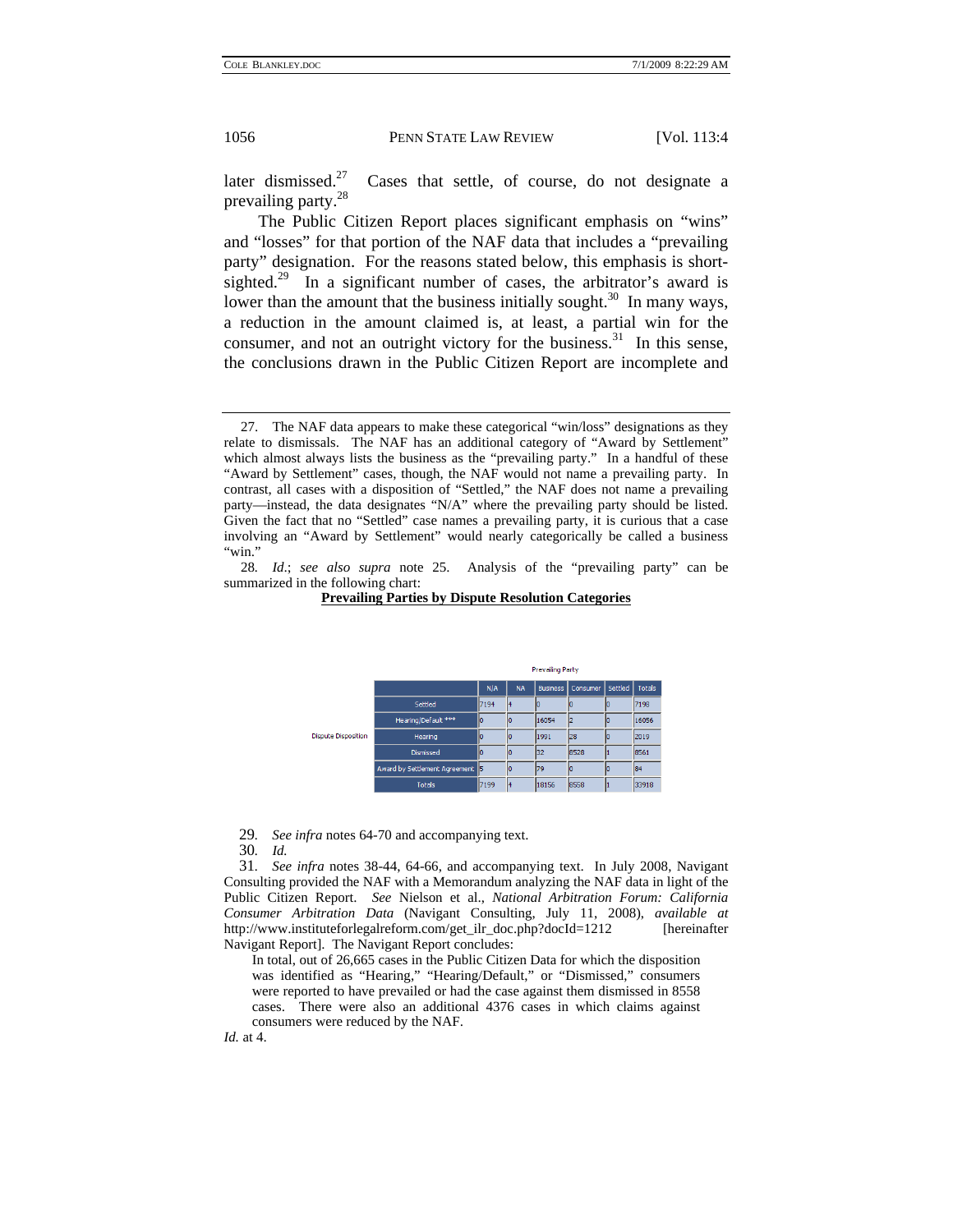might not fully and accurately describe how consumers fare in arbitration.

#### *B. Public Citizen Infers that Allegedly Self-Interested Arbitrators Rule Against Consumers*

Public Citizen claims that the arbitrators who hear the most cases are the ones who are most biased in favor of the corporations. Public Citizen claims that the "repeat player effect" is one of the "major problems with arbitration." $32^{\circ}$  According to the Report, "28 arbitrators" handled 17,265 cases—accounting for a whopping 89.5 percent of cases in which an arbitrator was appointed—and ruled for the company nearly 95 percent of the time. $133$  These twenty-eight arbitrators handled between 138 cases and 1,332 cases, with "decision records for corporate interest of between 72.2 percent and 98.8 percent—while 25 arbitrators had a record of 92.4 percent or higher" in favor of the business client.<sup>34</sup>

Public Citizen is particularly critical of the most prolific arbitrator, Joseph Nardulli, who handled 1,332 cases between January 1, 2003 and March 31, 2007.<sup>35</sup> According to the Public Citizen Report, the total amount claimed in those 1,332 cases was \$15,602,571 and the total amount awarded was \$15,039,941, with the business winning in 97.0% of the cases and the consumers winning in  $1.6\%$  of the cases.<sup>36</sup> The win/loss numbers for Mr. Nardulli, however, must be viewed in perspective. Of Mr. Nardulli's 1,332 assigned cases, only nineteen were identified as settled; two were resolved through "award by settlement agreement;" the business claimant dismissed twenty of the cases; and hearings resolved another fifteen. $37$  NAF used the curious title

<sup>32.</sup> Public Citizen Report, *supra* note 2, at 32 ("One of the major problems with arbitration is a documented lack of neutrality on the part of arbitration firms that is called the 'repeat player effect.' This is a situation in which a built-in bias develops in favor of the claimant that frequently sends business to the arbitration firm in the form of claims against its customers, who are usually participating for the first-time.").

<sup>33</sup>*. Id.* at 15. The Public Citizen Report then claims that another "120 arbitrators handled slightly more than 10 percent of the cases in which an arbitrator was assigned. They ruled for businesses 86 percent of the time and for consumers 10 percent." *Id.* These statistics are misleading because they include cases that were settled or dismissed. Not all cases assigned to an arbitrator resulted in an adjudicated award. As presented, the Public Citizen Report does not make clear which cases were considered in generating these statistics, whether these statistics include the settled and/or dismissed cases, or whether they only include the cases that were adjudicated through a hearing or document hearing.

<sup>34</sup>*. Id.* at 16. Again, the way in which the Public Citizen Report characterizes "wins" is unclear and not explained in the report.

<sup>35</sup>*. Id.* at 15-16.

<sup>36</sup>*. Id.* at 16. Presumably, the difference between the win percentages takes into account that some portion of Mr. Nardulli's cases settled.

<sup>37</sup>*. Id.* at 2-3.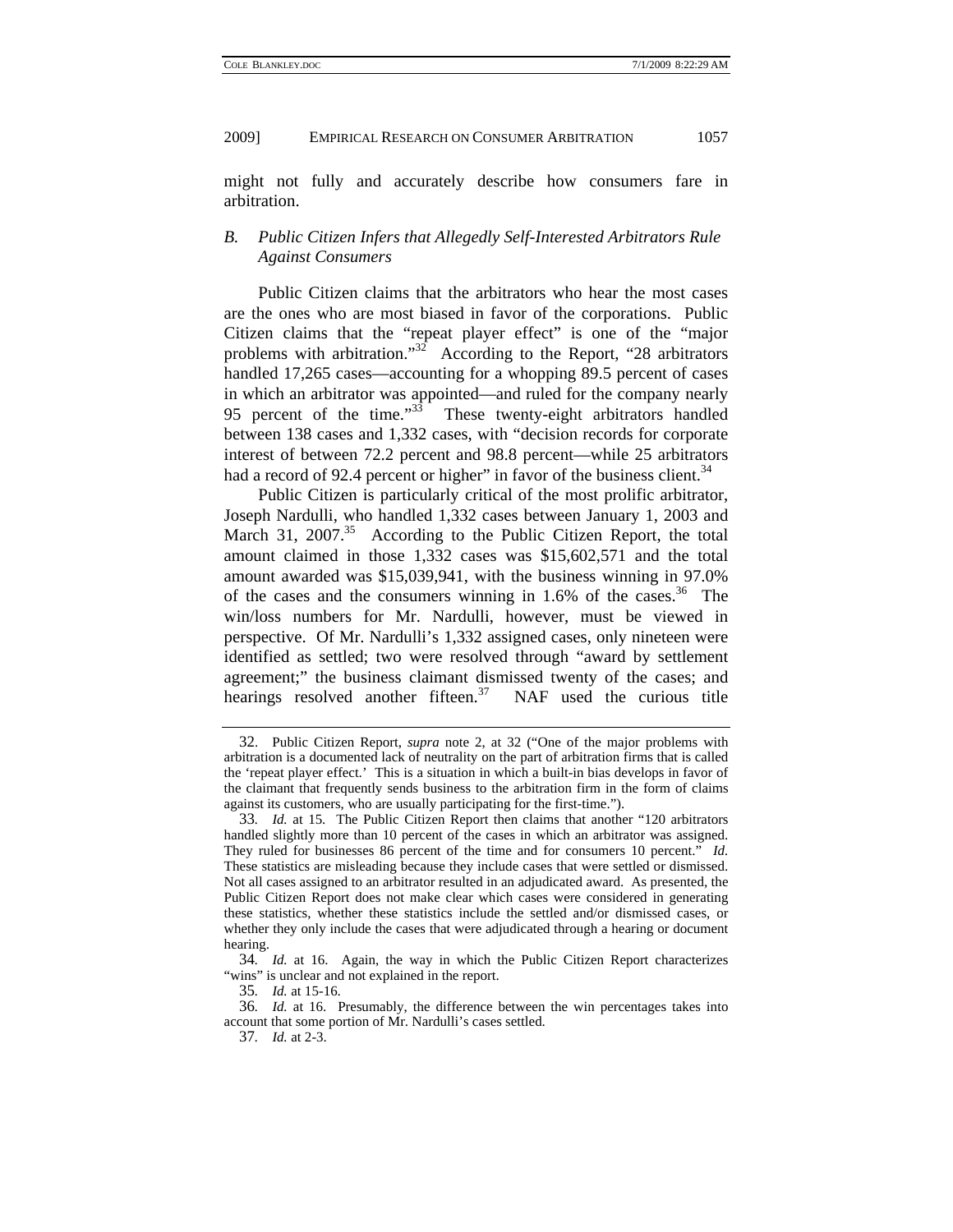"Hearing/Default" for the final 1,275 cases. The data does not indicate whether those cases went to hearing or involved respondents who simply did not participate in the arbitration. If a large portion of the 1,275 cases involved non-participating consumers, which would be typical in collections cases,<sup>38</sup> Mr. Nardulli's win/loss numbers would appear considerably less problematic. Unfortunately, the data that would provide this information was not collected.

Even looking at the bare win/loss numbers for Mr. Nardulli's assigned cases, the consumers did gain something—Nardulli reduced the prevailing parties' damages by over half a million dollars.<sup>39</sup> Stated another way, Mr. Nardulli did not grant over 3% of claimed damages to the claimants, who, as noted above, were overwhelmingly the business party.<sup>40</sup> Although these numbers appear low, they should not be dismissed outright. These numbers demonstrate that the arbitrator gave consideration to consumers' claims.

The top twenty-eight arbitrators, including Mr. Nardulli, also did not award all of the amounts businesses claimed in the arbitrations. According to the Public Citizen Report, the top twenty-eight arbitrators handled cases in which claimants sought \$200,736,495, but only awarded  $$185,479,341$ —a difference of over  $$15$  million.<sup>41</sup> The difference between these numbers suggests that the consumer received a cumulative break of approximately  $7.6\%$ <sup>42</sup>

Just as Mr. Nardulli is notable for the large number of cases he adjudicated, arbitrator Jonathan Krotinger is notable for the large number of consumer wins he allowed. The Public Citizen Report acknowledges that Mr. Krotinger ruled in favor of the business interest in 72.2% of cases and in favor of the consumer in  $24.7\%$  of cases.<sup>43</sup> In Mr. Krotinger's cases, the amount claimed was \$7,444,639, yet he awarded

<sup>38</sup>*. See* Sterling & Schrag, *supra* note 5 (concluding that consumers prevailed in Small Claims and Conciliation Branch of the Superior Court of the District of Columbia only 4% of the time, with the vast majority of cases ending in default judgments).

<sup>39.</sup> The precise difference between the amount claimed and the amount awarded is \$562,630. Public Citizen Report, *supra* note 2, at 16.

<sup>40</sup>*.* See *supra* note 20 and accompanying text for a discussion regarding the number of business claimants as opposed to consumer claimants.

<sup>41.</sup> Public Citizen Report, *supra* note 2, at 16. The actual difference between the two numbers is \$15,257,154. *Id.*

<sup>42.</sup> The 7.6% is derived from the difference of the amount claimed and amount awarded (\$15,257,154) divided by the total amount claimed (\$200,736,495). This calculation assumes, however, that the consumers—as opposed to the businesses received the benefit of the reduced awards. Because consumers only filed 118 of the claims, any reduction in the amount awarded to businesses would likely be negligible in the context of the data set as a whole. *Id.* at 2.

<sup>43</sup>*. Id.* at 16. These two figures leave approximately 3.1% of cases unaccounted for. Although the Report is not clear, the discrepancy can likely be explained by the presence of cases that settled for which the NAF did not declare a prevailing party.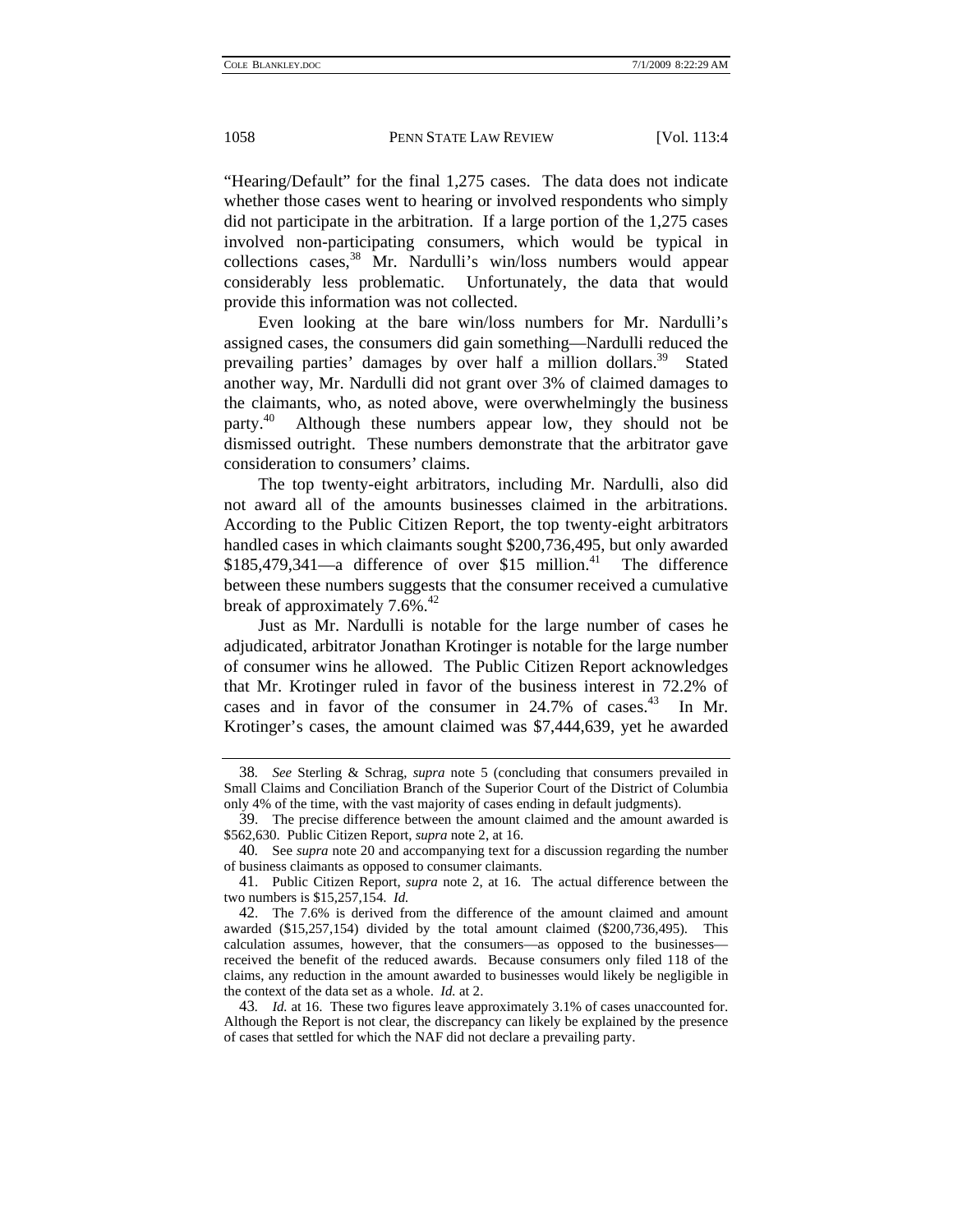\$5,159,380—a difference of over \$2 million.<sup>44</sup> This difference indicates a "discount" of approximately  $30\%$ <sup>45</sup> What makes these numbers significant is that Mr. Krotinger handled a large number  $(571)$  of cases.<sup>46</sup> Despite this data, the Public Citizen Report relies on anecdotal evidence to suggest that arbitrators who rule, even once, in favor of consumers are systematically pushed out of NAF and not assigned any additional cases.47 The data, however, suggests that this is not the case and that the Public Citizen Report overstates its claim on this issue.

Although the Public Citizen Report rightfully raises the issue of "repeat player" bias, the data does not necessarily support the Report's strident conclusions. Nevertheless, one way to reduce the perception of "repeat player" bias would be to ensure that adequate reporting and disclosure take place.<sup>48</sup> In California, for example, arbitrators must disclose to disputants a wide variety of professional and personal information.49 Adopting a nationwide policy that repeat arbitrators

47*. See id.* at 30-31. The report claims that arbitrator Elizabeth Bartholet was assigned as an arbitrator in twenty cases. In the first eighteen, she ruled in favor of the business and the nineteenth case was dismissed. In the twentieth case, however, she ruled in favor of the consumer and awarded the consumer approximately \$48,000. She claims that after this twentieth case, the NAF removed her from seven cases and businesses voluntarily dismissed another four cases. *Id.* at 30.

48. For instance, the NAF Code of Conduct for Arbitrators states: "An Arbitrator should disclose any interest or relationship that affects impartiality or creates an unfavorable appearance of partiality or bias." NAF Code of Conduct for Arbitrators, Canon Two. In addition, the AAA has a Consumer Due Process Protocol that specifically addresses the issue of an arbitrator's previous appointment. Under "Principle 3: Independent and Impartial Neutral; Independent Administration," the Code provides:

5. Disclosure and Disqualification. Beginning at the time of appointment, Neutrals should be required to disclose to the Independent ADR Institution any circumstance likely to affect impartiality, including any bias or financial or personal interest which might affect the result of the ADR proceeding, or any past or present relationship or experience with the parties or their representatives, *including past ADR experiences*. The Independent ADR Institution should communicate any such information to the parties and other Neutrals, if any. Upon objection of a party to continued service of the Neutral, the Independent ADR Institution should determine whether the Neutral should be disqualified and should inform the parties of its decision. The disclosure obligation of the Neutral and procedure for disqualification should continue throughout the period of appointment.

AAA, Consumer Due Process Protocol (2008), http://www.adr.org/sp.asp?id= 22019 (emphasis added).

49*. See* CAL. CIV. PROC. CODE § 1281.9(a) (2008). That statute provides:

(a) In any arbitration pursuant to an arbitration agreement, when a person is to serve as a neutral arbitrator, the proposed neutral arbitrator shall disclose all

<sup>44.</sup> The exact difference in the figures is \$2,285,259. *Id.*

<sup>45.</sup> Again, this figure is calculated by dividing the difference in the two by the total amount claimed. *Id.*

<sup>46</sup>*. Id.* In addition, two other arbitrators ruled in favor of the business less than 90% of the time. Those two arbitrators, Patrick Huang and Adrienne Jennings, participated in 354 and 597 cases, respectively. *Id.*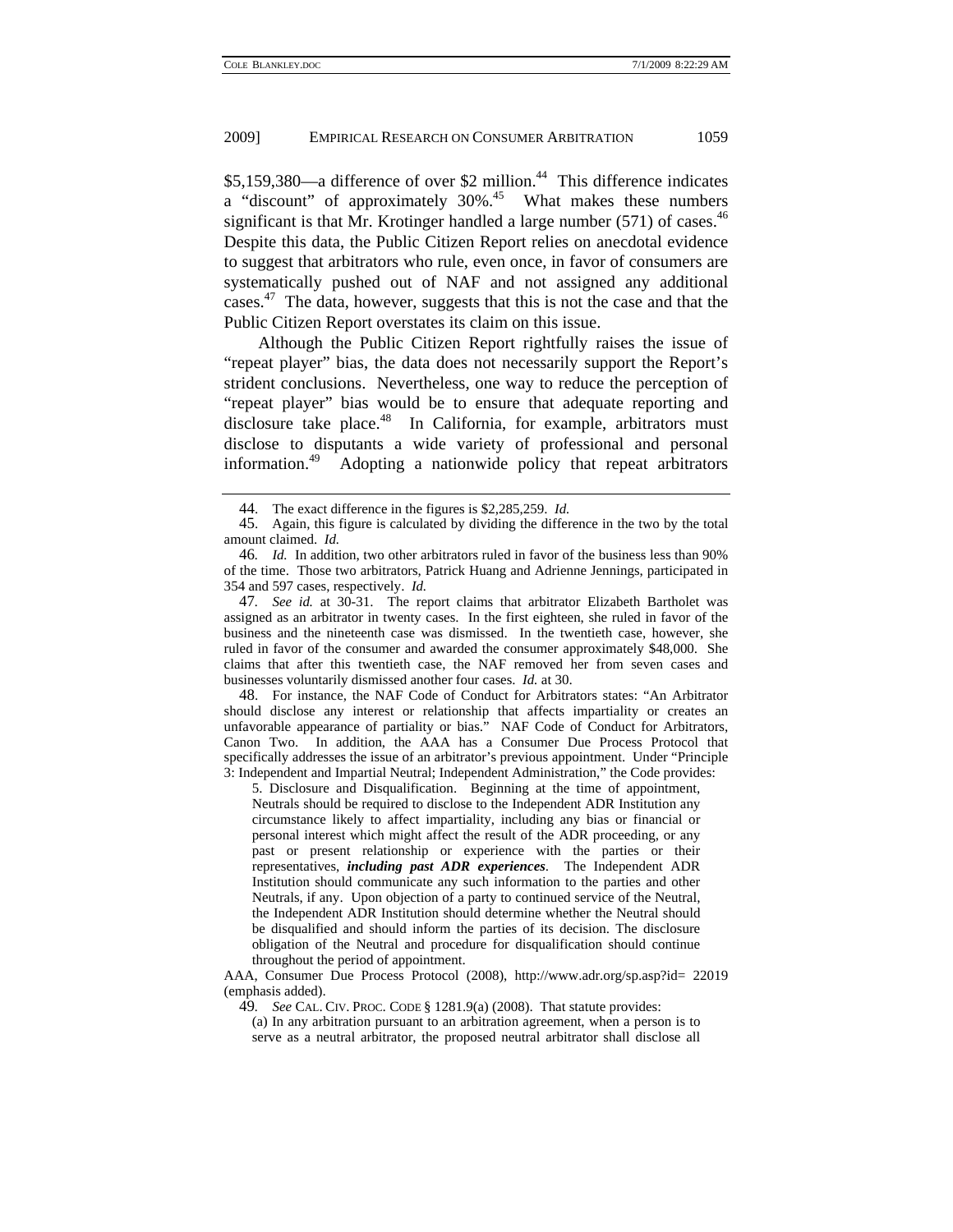disclose previous cases handled for the business party, may alleviate some concern about "repeat player" bias and "secret proceedings."<sup>50</sup>

### *C. Public Citizen Claims that Consumers Pay Higher Costs in Arbitration Than They Would Pay in Court*

The Public Citizen Report also claims that arbitration costs consumers more than they would have to pay if they went to court.<sup>51</sup> The

(2) Any matters required to be disclosed by the ethics standards for neutral arbitrators adopted by the Judicial Council pursuant to this chapter.

(3) The names of the parties to all prior or pending noncollective bargaining cases in which the proposed neutral arbitrator served or is serving as a party arbitrator for any party to the arbitration proceeding or for a lawyer for a party and the results of each case arbitrated to conclusion, including the date of the arbitration award, identification of the prevailing party, the names of the parties' attorneys and the amount of monetary damages awarded, if any. In order to preserve confidentiality, it shall be sufficient to give the name of any party who is not a party to the pending arbitration as "claimant" or "respondent" if the party is an individual and not a business or corporate entity.

(4) The names of the parties to all prior or pending noncollective bargaining cases involving any party to the arbitration or lawyer for a party for which the proposed neutral arbitrator served or is serving as neutral arbitrator, and the results of each case arbitrated to conclusion, including the date of the arbitration award, identification of the prevailing party, the names of the parties' attorneys and the amount of monetary damages awarded, if any. In order to preserve confidentiality, it shall be sufficient to give the name of any party not a party to the pending arbitration as "claimant" or "respondent" if the party is an individual and not a business or corporate entity.

(5) Any attorney-client relationship the proposed neutral arbitrator has or had with any party or lawyer for a party to the arbitration proceeding.

(6) Any professional or significant personal relationship the proposed neutral arbitrator or his or her spouse or minor child living in the household has or has had with any party to the arbitration proceeding or lawyer for a party.

*Id.*

50. The Public Citizen Report assumes that arbitration confidentiality would preclude a reporting/disclosure requirement. Public Citizen Report, *supra* note 2. Contracted-for arbitration confidentiality, however, could not waive disclosure requirements set forth in statutes, rules, and arbitral forum ethical rules.

matters that could cause a person aware of the facts to reasonably entertain a doubt that the proposed neutral arbitrator would be able to be impartial, including all of the following:

<sup>(1)</sup> The existence of any ground specified in Section 170.1 for disqualification of a judge. For purposes of paragraph (8) of subdivision (a) of Section 170.1, the proposed neutral arbitrator shall disclose whether or not he or she has a current arrangement concerning prospective employment or other compensated service as a dispute resolution neutral or is participating in, or, within the last two years, has participated in, discussions regarding such prospective employment or service with a party to the proceeding.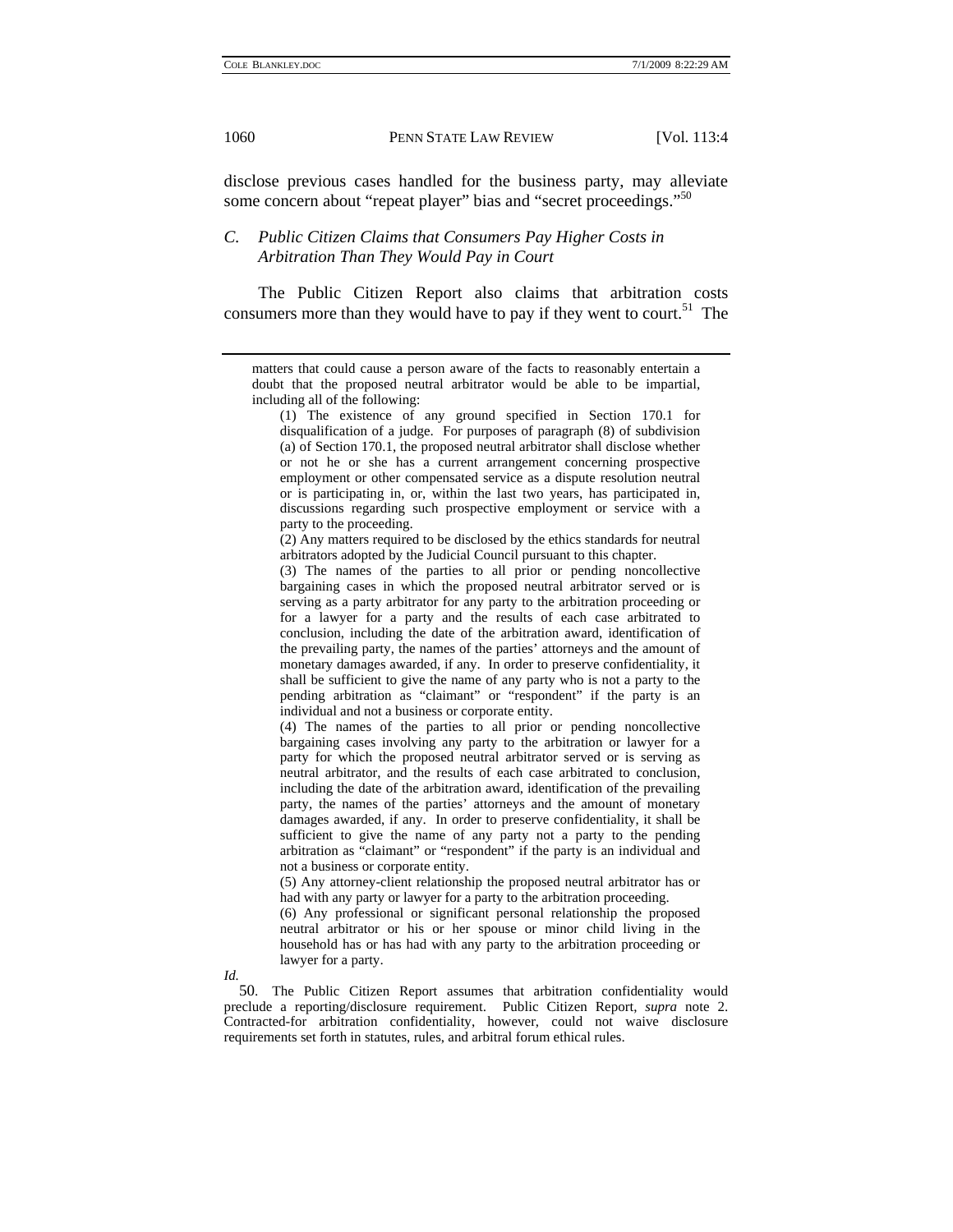Report notes that the NAF administrative fees are charged on a sliding scale, i.e., the amount of the fee is based on the amount of the claim.<sup>52</sup> However, NAF fees may not necessarily be the fees that the *consumer* pays in a consumer arbitration. Certainly the parties are not required to pay the fees on a 50/50 basis if the parties have made other arrangements for fee payment.<sup>53</sup>

Not surprisingly, the Public Citizen Report does not cite the NAF data regarding consumers' fees. Instead, the Report relies on anecdotal evidence and default fee charts to support its proposition that consumers pay more in arbitration than they would in court.<sup>54</sup> As explained in more detail below,<sup>55</sup> the NAF data demonstrates that consumers rarely pay a fee at all, and that the average fee is approximately  $$75.00^{56}$ —not the thousands of dollars the Public Citizen Report would like its readers to believe consumers are paying to resolve their disputes in the arbitral forum. Despite a lack of evidence, the Public Citizen Report then accuses the NAF arbitrators of "concealing" their fees by including the fees in the total award.<sup>57</sup> However, the report contains no data showing

Consumer Claimants: A Consumer Claimant pays the Filing Fee and one-half the fee for a Participatory Hearing selected by the Consumer up to a total of \$250 (two hundred fifty dollars), unless otherwise provided by agreement of the Parties or by applicable law. A Business Respondent pays the Commencement and Administrative Fees and the fee for a Participatory Hearing if selected by the Business Respondent, or, if selected by the Consumer, the amount of the Participatory Hearing Fee that remains unpaid after the Consumer Claimant has paid the Consumer's portion of the Participatory Hearing Fee.

Consumer Respondents: A Consumer Respondent pays one-half of the fee for a Participatory Hearing if selected by the Consumer Respondent up to a maximum of \$250 (two hundred fifty dollars), unless otherwise provided by agreement of the Parties or by applicable law. A Business Claimant pays the amount of the Participatory Hearing Fee that remains unpaid after the Consumer Respondent has paid the Consumer's portion of the Participatory Hearing Fee.

NAF Fee Schedule (Aug. 1, 2008), at 2, http://www.adrforum.com/users/naf/resources/ 2008FeeSchedule-FinalPrint1.pdf.

54. Public Citizen Report, *supra* note 2, at 34-36.

55*. See infra* notes 71-76 and accompanying text.

56*. See* Navigant Report, *supra* note 31, at 3 ("An arbitration fee was indicated to have been paid in 33,935 of the total 33,948 cases in the Public Citizen Data. Of the 33,935 cases when a fee was paid, the consumer did not pay any fee in 33,689 cases or 99.3% of those cases. In the 246 cases when the consumer paid a fee, the median consumer fee paid was \$75.").

57*. See* Public Citizen Report, *supra* note 2, at 37. As support for its assertions, Public Citizen cites undisclosed "Documents from National Arbitration Forum arbitration

<sup>51</sup>*. Id.* at 34 ("Arbitration Often Costs Consumers More than Court").

<sup>52</sup>*. Id.*

<sup>53.</sup> The NAF recognizes that consumer contracts may dictate the payment of arbitration fees. In the absence of such an agreement, the NAF general rules (for claims less than \$75,000) provide: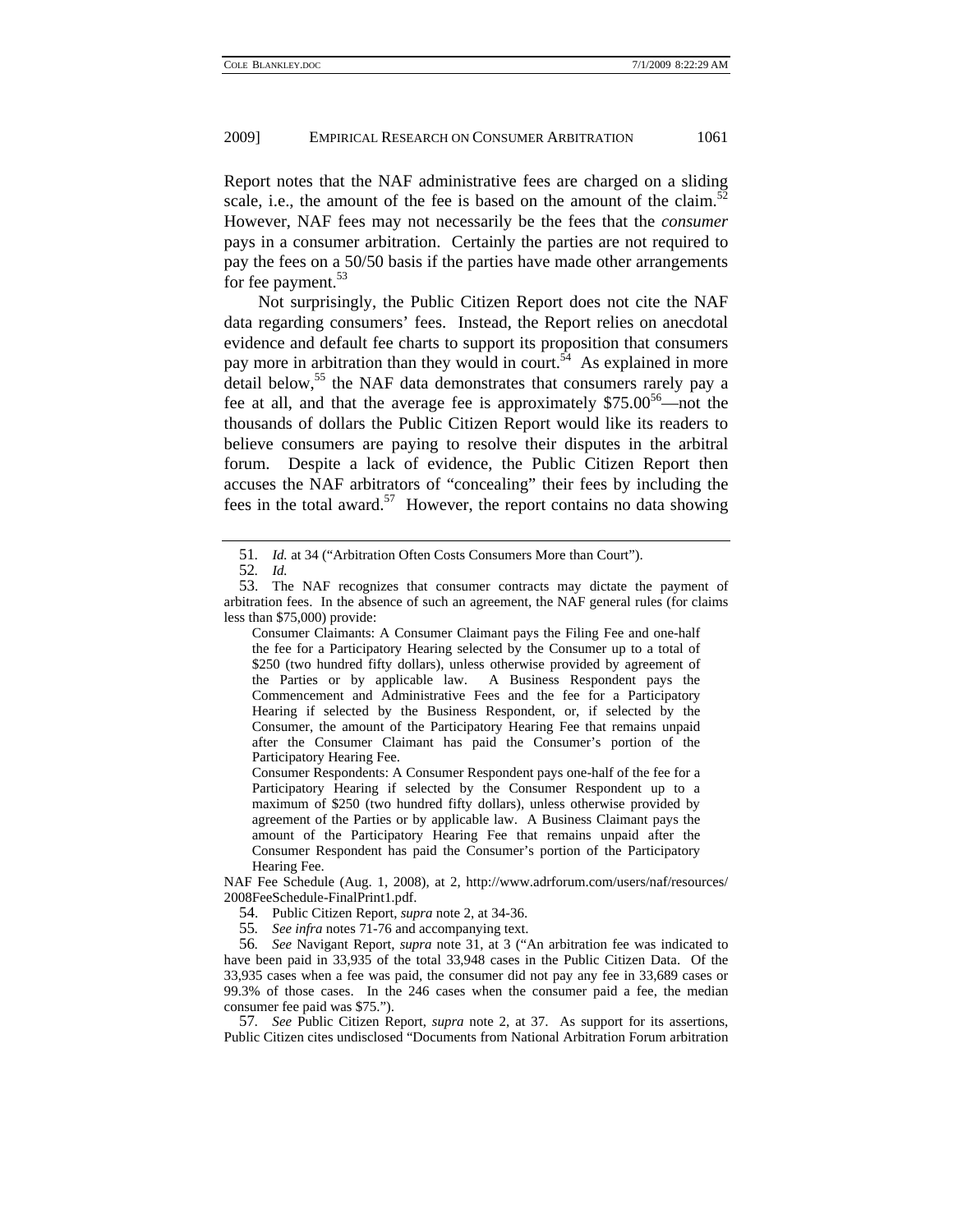that the consumer actually pays more in arbitration than she would pay in court.

As noted in this section, the Public Citizen Report bases its broad conclusions on a limited amount of available data. For this reason, this article presents additional statistical analysis to put the report in perspective.

#### III. WHAT THE DATA REALLY SAYS

Although the data presented in the Public Citizen Report is generally accurate, the report draws the wrong conclusions from too little information. The purpose of this section is to show that a more accurate data analysis puts in perspective many of the conclusions in the Public Citizen Report.<sup>58</sup> In addition, this analysis will help identify those conclusions that the data does *not* support. Further, this section identifies notable omissions from the data. Finally, this section provides an analysis of the arbitration awards, consumer fees, and the length of time from the filing of the claim to disposition.

#### *A. What the Data Doesn't Show*

Although the collection of data on approximately 34,000 cases is impressive,  $59$  the type of information collected does not include some of the most basic information. The categories of data collected include: case number, case name,<sup>60</sup> case filing date, arbitrator selection date, case disposition date, dispute resolution, $61$  prevailing party, the amount claimed, the amount awarded, the name of the arbitrator, the amount of fees the consumer paid, the amount of fees the business paid, total fees, and whether counsel represented the consumer. Yet the data has serious gaps. In particular, the NAF data does not describe the claims involved

decision awarded to MBNA Nov. 29, 2005, name of consumer-respondent redacted" and one California complaint. *See id.* at 70 n.158-61.

<sup>58.</sup> The data utilized by the Public Citizen Report is available on Public Citizen's website. *See* http://www.citizen.org/congress/civjus/arbitration/ (follow "NAF California data" hyperlink). These Authors analyzed the data file made available at this website for the analysis set forth in this Article.

<sup>59.</sup> In fact, 34,000 data points are more than necessary to create accurate prediction and other statistical models. *See* GLENN J. MYATT, MAKING SENSE OF DATA: A PRACTICAL GUIDE TO EXPLORATORY DATA ANALYSIS AND DATA MINING 215-16 ("The quality of the data is the most important aspect that influences the quality of the results from the analysis. . . . Where appropriate, the data set should be partitioned into smaller sets to simplify the analysis. At the end of the data preparation phase, one should be very familiar with the data and should already start identifying aspects of the data relating to the problem being solved.").

<sup>60.</sup> The name of the consumer is never used, only an indication that one of the parties is a "consumer." The business party, however, is identified by name.

<sup>61.</sup> The types of resolutions are: dismissed, settled, hearing, and hearing/default.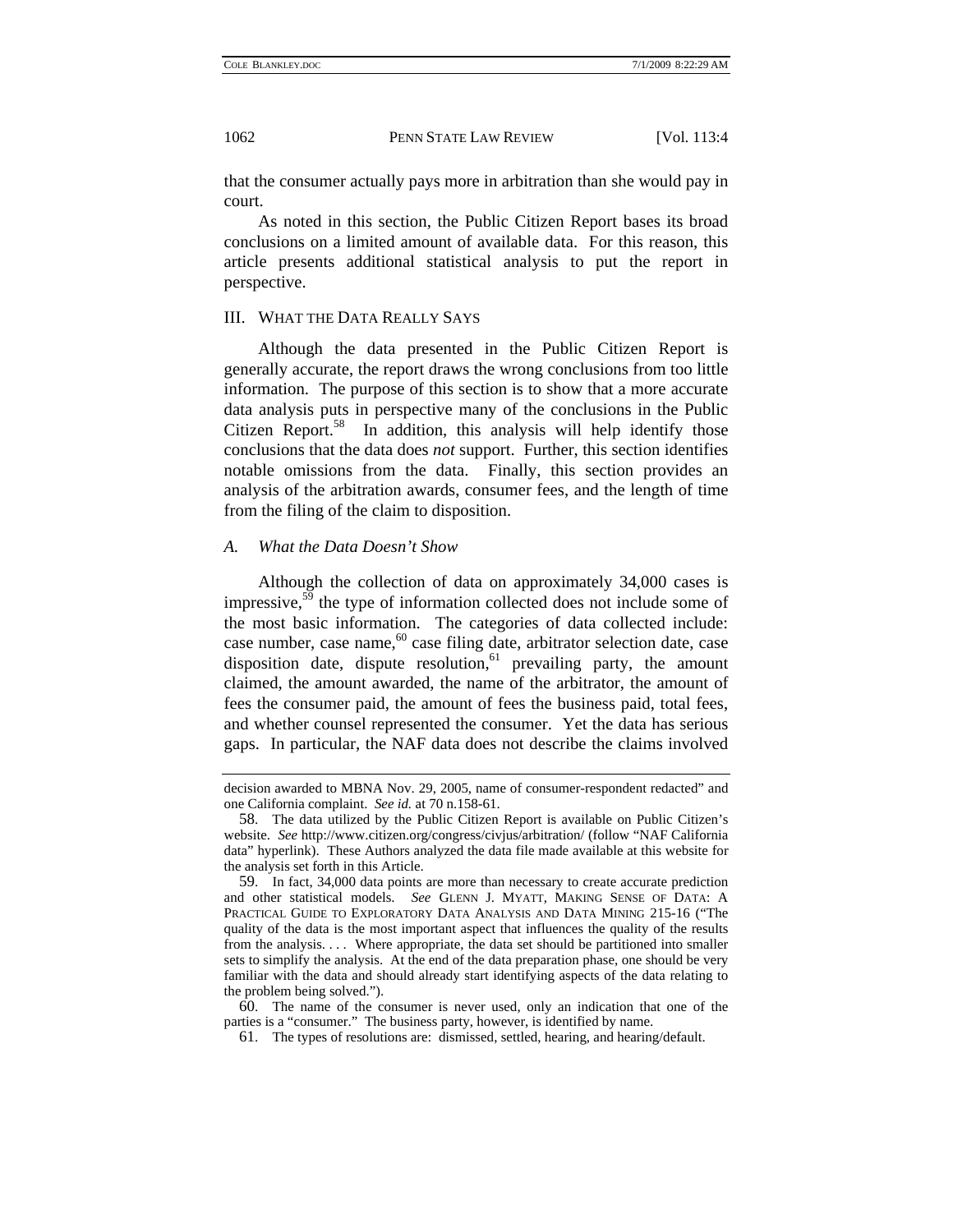in each case nor does it indicate whether the respondent, typically the consumer, filed counterclaims.

Despite the absence of critical data, the Public Citizen Report concludes that arbitration is bad for consumers at all times. $62$  In fact, the NAF data consists overwhelmingly (well over 99%) of collection cases in which the consumer is the defendant. $63$  Although empiricists who analyze this data may draw some conclusions from the data, those conclusions can only be extrapolated over a similar population.<sup>64</sup> In other words, analysis of the NAF data can be used to draw conclusions about collection cases, but not other types of cases.<sup>65</sup> For example, the NAF data does not establish how a consumer would fare as a plaintiff in a case involving any number of claims, such as an alleged violation of the Truth in Lending Act, a claim of fraud or misrepresentation, or even a claim for breach of contract.

Another important missing piece of information is whether parties filed counterclaims during an arbitration. Because the NAF data does not include this information, it is not possible to calculate how a consumer—even in a collection action—would fare if, for example, she counterclaimed for a violation of the Fair Debt Collection Act or breach of contract. The lack of information relating to counterclaims applies equally to business defendants. Because the NAF data contains little information about business defendants,<sup>66</sup> it does not predict how a business defendant would fare on a counterclaim either.

65. The NAF data labeled all but 15 cases as "collection" cases. In fact, only 13 of the 118 cases filed by consumers are not also labeled as "collection" cases. *See* Public Citizen Report, *supra* note 2, at 15. The NAF, however, does not define what it means by a "collection" case. It is puzzling to think that 105 *consumer claimants* brought "collection" actions. Certainly, those consumers were likely not seeking to collect a debt against the corporate defendant. Perhaps those consumers had counterclaims against them for collection of a debt, or perhaps the consumers brought an action to determine how much debt they owed (similar to a declaratory judgment action), but there is no way to know with certainty. That 105 consumers brought "collection" actions should raise questions as to the facts and claims involved in those consumer-initiated "collection" actions.

66*. See supra* note 56.

<sup>62</sup>*. See* Public Citizen Report, *supra* note 2, at 56-57. In fact, the Public Citizen Report has an entire chapter entitled: "What Consumers Can Do to Fight BMA and Protect Themselves." *Id.* at 56. The Report suggests that consumers should refuse to agree to arbitration clauses in any contexts, including situations involving credit cards, mortgages, cars, or any other type of consumer debt. *See id.* at 56-57.

<sup>63</sup>*. See supra* note 24 and accompanying text.

<sup>64.</sup> One of the fundamental tenets of statistics is that the sample (i.e., the data collected from the study) has to be representative of the population as a whole. *See* MYATT, *supra* note 58, at 54 (defining "sample" as a "portion of the population that is representative of the entire population"). In other words, if the sample is not representative, then it cannot be used to make statements about the population as a whole.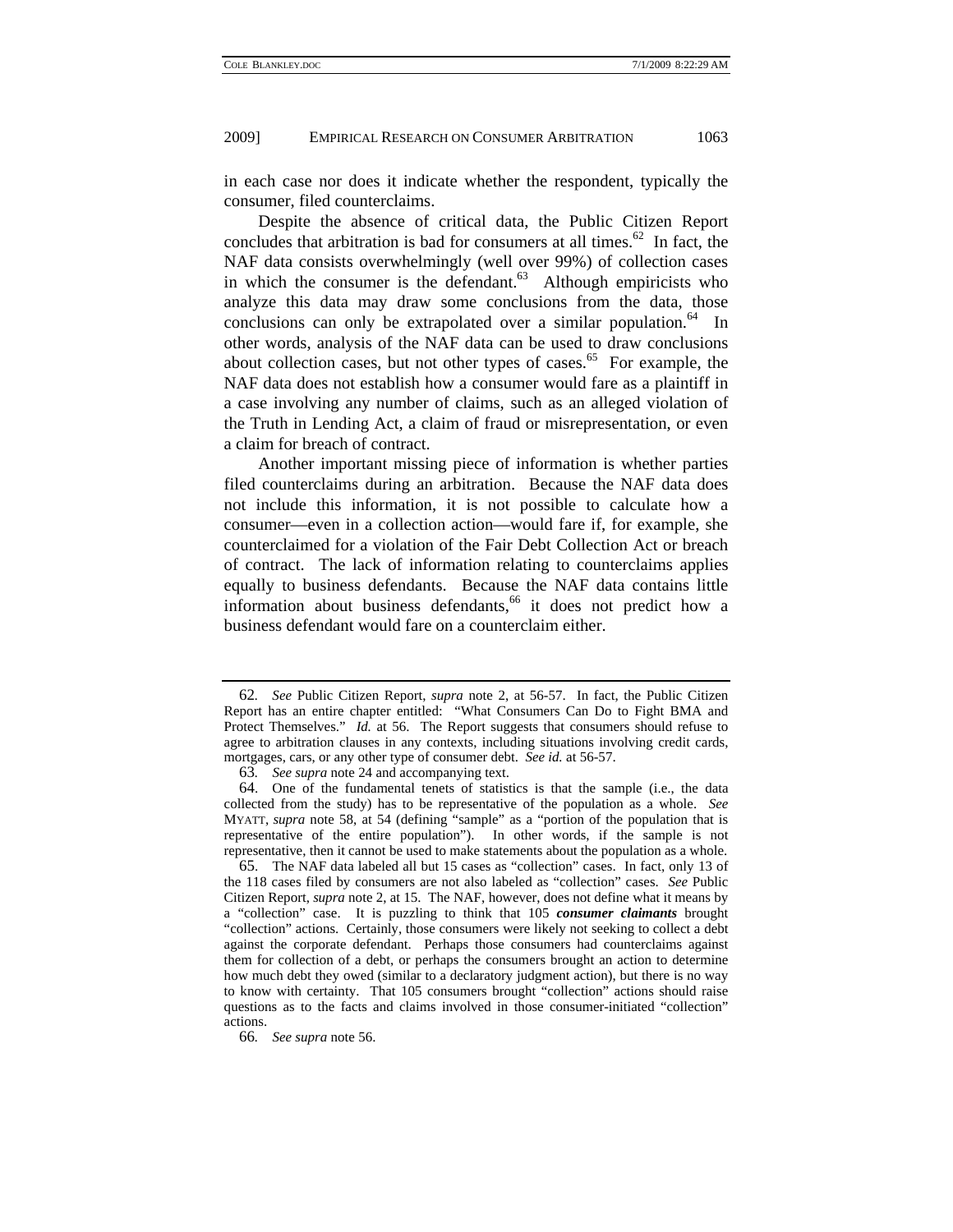Further, some of the information NAF collected could be clarified in order to give a better picture of the arbitral process. For instance, as mentioned above,  $67$  the NAF categorizes a significant number of cases as proceeding to "Hearing/Default." The difference between a case proceeding to hearing and a case ending as a result of default is significant. In some ways, the characterizations are diametrically opposed. Cases that proceed to hearing involve active respondents, while cases ending in default involve respondents who do not participate.

Because of this missing information, analysis of the NAF data cannot successfully be extrapolated to all uses of consumer arbitration. In addition, the Public Citizen Report overlooks some information that is positive for consumers. In the next sections, this paper deals with consumer awards, consumer fees, and the length of the proceeding from start to finish.

#### *B. The Data Shows that Consumers Receive Some Breaks*

As discussed above, the data shows that the arbitrators do not always award the full amount claimed. In fact, in a majority of cases, the consumer respondents (defendants) do not have to pay the full amount that the business claimant (plaintiff) claimed. If the consumers do not have to pay the full amount claimed—presumably the full amount of the debt—this is evidence that consumers are not, in every situation, worse off in arbitration than in court.

Moreover, the arbitral forum allows for a broader scope of potential awards than those that a court can provide. Arbitrators, whose judgment is not bound by the law, may consider any number of equitable factors before rendering a creative award. $68$  By contrast, a court is restricted in the types of judgments it can award—which are typically limited to money damages, and injunctive or declaratory relief.

Here, the NAF data demonstrates that in well over half of the cases, the difference between the amount claimed and the amount recovered is greater than zero, suggesting that the arbitrators are utilizing their equitable powers in crafting awards. Independent analysis of the NAF data, however, shows that of the nearly 34,000 (33,918) reported cases, 20,195 of those cases involved situations in which the amount claimed

<sup>67</sup>*. See supra* note 34.

<sup>68</sup>*. See, e.g.*, Note, Julia A. Martin, *Arbitrating in the Alps Rather Than Litigating in Los Angeles: The Advantages of International Intellectual Property-Specific Alternative Dispute Resolution*, 49 STAN. L. REV. 917, 930 (1997) ("Finally, arbitration offers one often overlooked advantage—the tribunal has considerable discretion when designing awards. ADR can offer sensible or creative options that are not generally available in litigation.").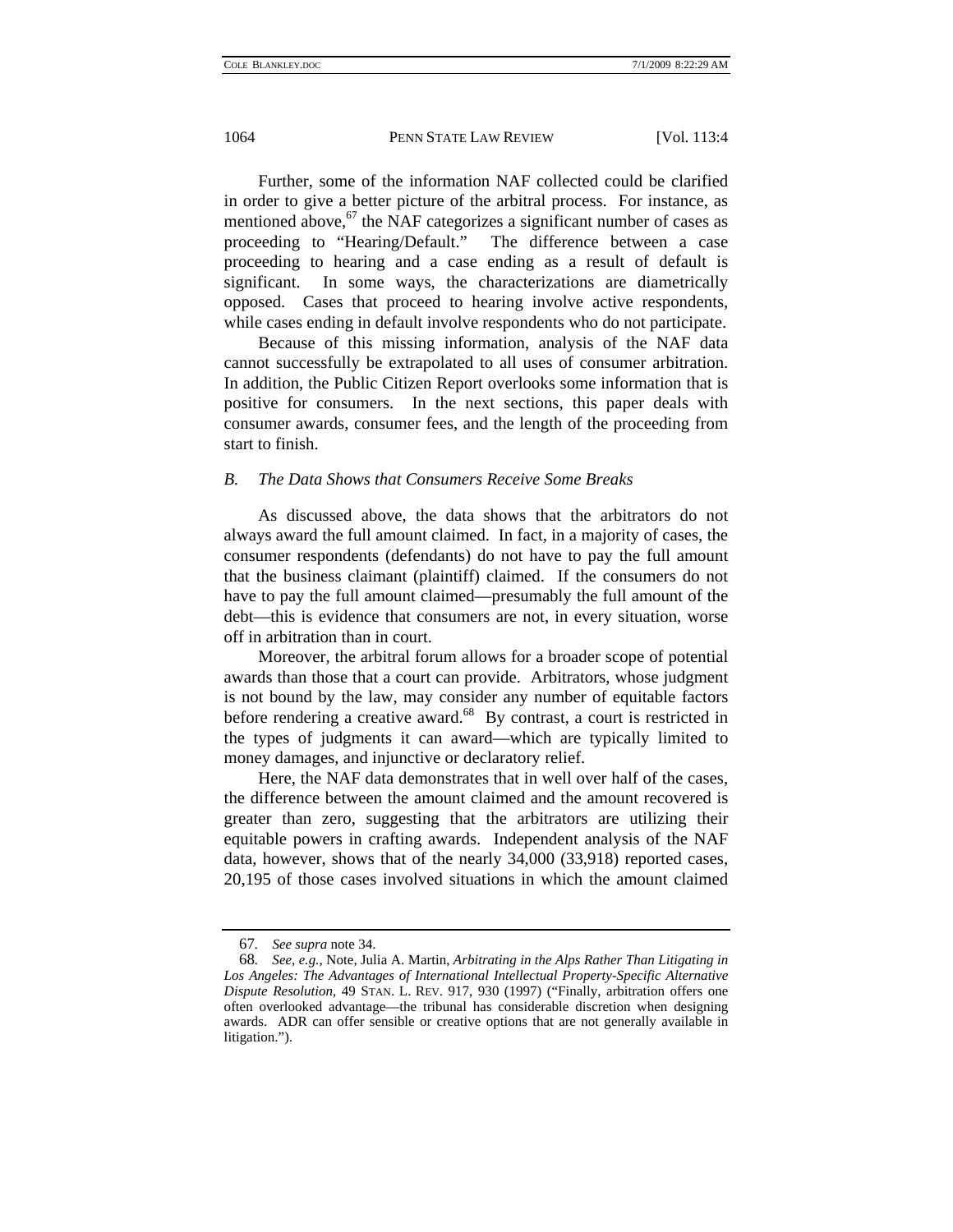was not fully recovered. In other words, in over 59.5% of the cases, the claimant did not receive the amount sought.

A closer look at these cases, however, shows that not all of these cases involved an adjudicated reduction of claim. The claimants dismissed 8,561 of the 20,195 cases. Stated another way, the party bringing the claim dismissed just over 25% of the cases filed with the NAF. When a business dismisses a claim against a consumer, the consumer receives a 100% discount on his case. Of course, the data does not disclose the reason for the dismissals $^{69}$  or whether the cases were ultimately re-filed, but this data shows that approximately 25% of the consumer respondents were relieved of their obligations through the arbitral process.

In addition, many cases settled. The NAF data shows that 7,175 of the cases settled, which represents another approximately 21% of the total cases. As with the dismissals, the data does not contain all of the information necessary to make a full assessment of the situation. Admittedly, the cases that settled do not include information regarding the amount of the settlement. A settlement is most often the product of a negotiated compromise, as opposed to a "win" or "loss." $\overline{70}$  While a precise accounting of concessions present in a compromise is difficult to determine, this data suggests that another 21% of the respondents also completed the consumer arbitral procedure owing less than the claimant initially sought.

Even cases that went to hearing sometimes resulted in an award that was less than what the claimant initially sought. The data reveals that 762 cases that proceeded to hearing resulted in awards requiring payment of less than the total amount claimed. Although the 762 cases only represent approximately 2% of the total cases, only 2,019 of the total cases are labeled as proceeding to a "hearing." Among this group of cases proceeding to a "hearing" the 762 cases represent more than 37% of the "hearing" cases. Additional data supports that consumers proceeding through a hearing do receive some sort of discount on the amount claimed. The NAF has another dispute disposition category labeled "Hearing/Default," and, in this category, 3,632 of the 16,056 cases were resolved with the respondent owing an amount less than the

<sup>69.</sup> Presumably, a party's reasons for dismissing a case would be privileged, so the chances of obtaining this type of information would be slight.

<sup>70</sup>*. See* Bruce Patton, *Negotiation*, *in* THE HANDBOOK OF DISPUTE RESOLUTION 279 (Michael L. Moffitt & Robert C. Bordone eds., 2005) ("Negotiation can be defined as back-and-forth communication designed to reach an agreement between two or more parties with some interests that are shared and others that may conflict or simply be different.").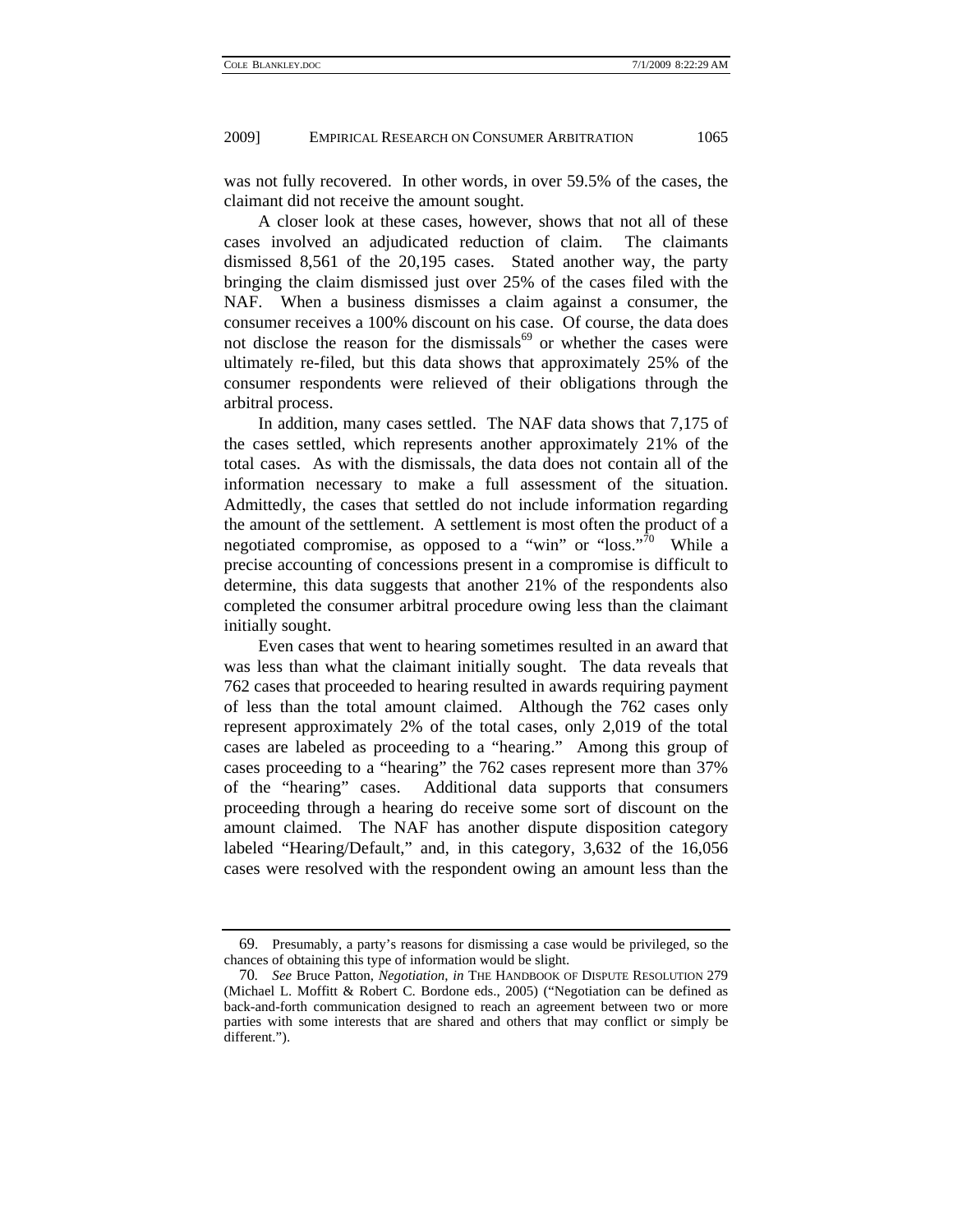full amount the plaintiff claimed.<sup>71</sup> Stated as a percentage, more than 22% of these claimants were not required to pay the full amount claimed. As noted above,<sup>72</sup> this "Hearing/Default" label is ambiguous, and there is no indication of how many of these cases went to hearing and how many of these cases included default respondents. Certainly, for cases involving a default, the arbitrator would find no reason to discount an award given the respondent's lack of participation. If the defaults could be excluded, the percentage of active respondents (most likely consumers) receiving some amount of debt forgiveness would only increase.

In the rarest of cases, arbitrators awarded more than the amount claimed. Our analysis of the data reveals that this situation occurred in thirty-three of the approximately 34,000 reported cases, constituting considerably less than 1% of the total cases. In five of the thirty-three cases, the difference between the amount claimed and the amount awarded was less than  $$10.00<sup>73</sup>$  The total difference was less than  $$100$ in another eleven cases. Thus, in sixteen of the thirty-three cases involving a difference, the difference was less than \$100. In thirteen cases, the difference was between \$100 and \$500. And in four cases, the difference was more than \$1000, with the highest difference at \$2,043.88. Interestingly, in eighteen of the nineteen cases with the biggest differential (including the four biggest differentials), the disposition of the dispute is labeled "Award by Settlement Agreement."<sup>74</sup> Only fourteen of these cases had the dispute resolution label of "Hearing" or "Hearing/Default."

In all, the NAF data demonstrates that consumers benefit when they participate in arbitration because the arbitrator is very likely to reduce their debt obligation. Although the data is robust in terms of the number

<sup>71.</sup> The NAF includes one other potential dispute disposition: Award by Settlement Agreement. This category only consists of 84 cases, but, of those cases, 65 include situations in which the amount awarded was less than the amount claimed. If these cases are settlements (which is implied, but not entirely clear), then the high percentage of discounts (77%) makes sense.

<sup>72</sup>*. See supra* note 63 and accompanying text.

<sup>73.</sup> Although unclear, such small differences could constitute clerical errors or constitute other types of non-substantive reasons for the difference.

<sup>74.</sup> That some of the cases with the largest difference are cases labeled as "Settlement by Agreement" might lend some credence to the Public Citizen Report's allegations that arbitrator fees are lumped in with the award amount. *See supra* note 54 and accompanying text. If the amount awarded is greater than the amount claimed, then some of the difference might be explained if the payment of fees is governed by the settlement agreement. Additionally, in the "Settlement by Agreement" category, only 3 consumers are reported to have paid any arbitration fees at all, perhaps lending additional, albeit circumstantial, evidence that arbitrator fees, in some situations, are incorporated into settlement awards. *See supra* notes 71-76 and accompanying text for additional information regarding the payment of fees by consumer.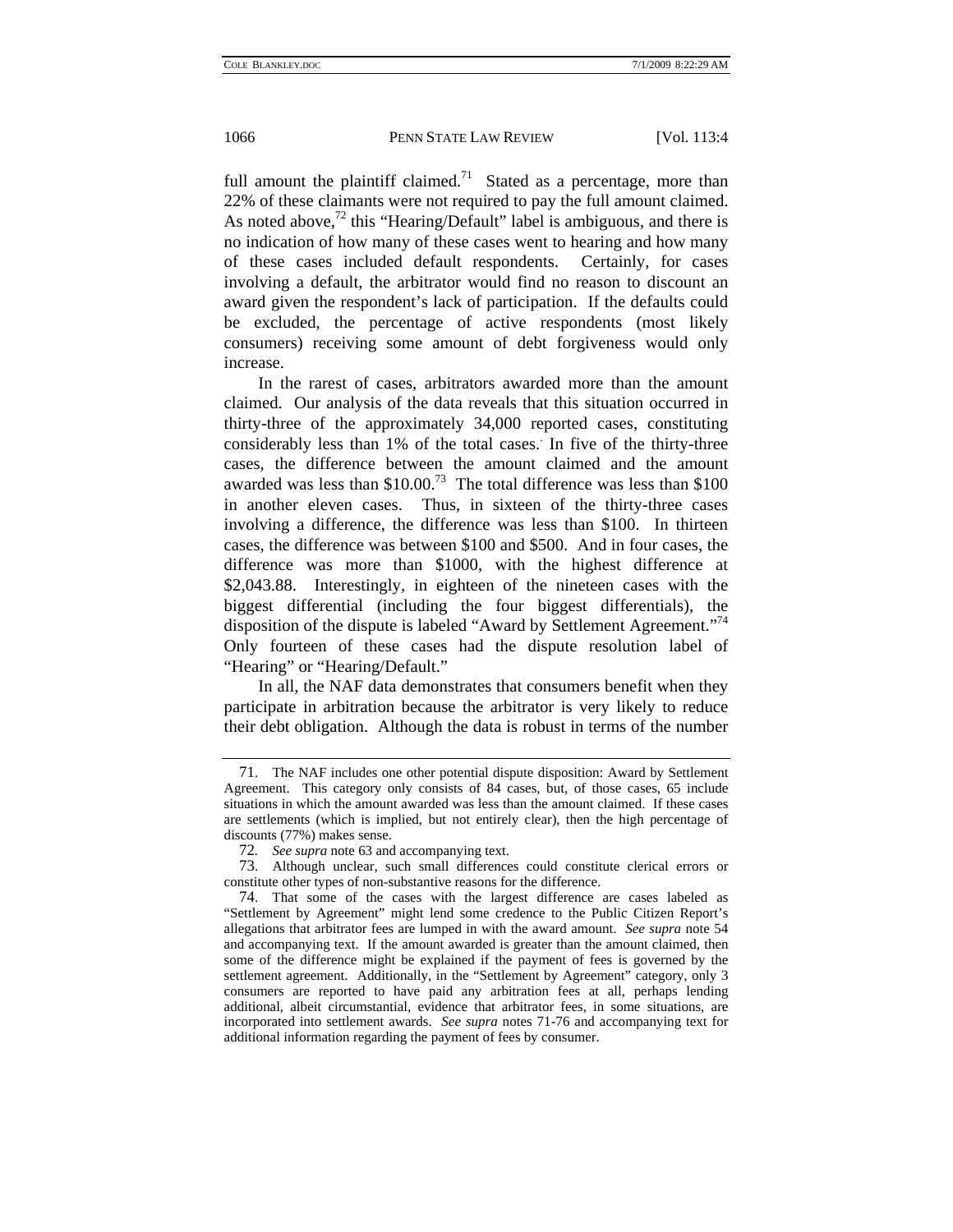of cases, it is also limited in the ways set forth above. Even with the noted limitations, one can still conclude that the overwhelming majority of respondents (consumers) did not have to pay the full amount claimed in the arbitration. This result constitutes at least a partial "win" for the consumer.

#### *C. Consumers Pay Few or No Fees in the Reported NAF Arbitrations*

While Public Citizen is particularly critical of consumer arbitration when it addresses the potential fees that parties may have to pay in an arbitration, the NAF data supports *none* of the report's conclusions.75 In fact, the NAF data shows that most consumers paid few or no fees in these arbitrations, seriously undercutting the Public Citizen Report's conclusions.

Further analysis of the data shows that in all but five of the approximately 34,000 total cases, the consumer paid under (and usually well under) \$500 in arbitration fees. In fact, the data shows that in 33,691 cases (99.6% of cases), the consumer paid absolutely no fee. In 33,811 cases, the consumer paid fees in an amount less than \$100 (many of these consumers paid a \$75 fee), and 33,913 cases involved consumer fees of less than \$500. Fees in these types of modest numbers are certainly comparable to court costs, even those cited in the Public Citizen Report. $76$ 

The five cases involving consumer fees greater than \$500 are extraordinary cases. Two of these cases involved consumer claims of more than \$50,000 that the arbitrator ultimately dismissed.<sup>77</sup> Two of the five cases settled. One involved a claim for \$610,000 and a consumer fee of \$5,000; and the other a claim of \$5,117,000 and a consumer fee of \$7,000. Again, consumers initiated both these claims. The fifth of these cases went to hearing. In that case, the amount claimed was \$142,957, and the consumer paid a fee of \$4,000 (while the business paid a fee of \$1,959.39). The arbitrator ultimately awarded the claimed amount. The data, however, also shows that counsel represented all five of these consumers. The last case, in particular, may be an anomaly. The following table summarizes the information regarding consumer fees in arbitration, offering additional proof that consumers do not pay high fees in NAF arbitration:

<sup>75</sup>*. See supra* notes 48-54 and accompanying text regarding the Public Citizen Report's discussion of payment of fees.

<sup>76</sup>*. See supra* notes 48-50 and accompanying text regarding the Public Citizen Report's discussion of court costs.

<sup>77.</sup> Specifically, one consumer paid \$590 in fees on a claim of \$50,590 that was later dismissed. The second consumer paid \$940 in fees on a claim of \$54,881 that was also dismissed.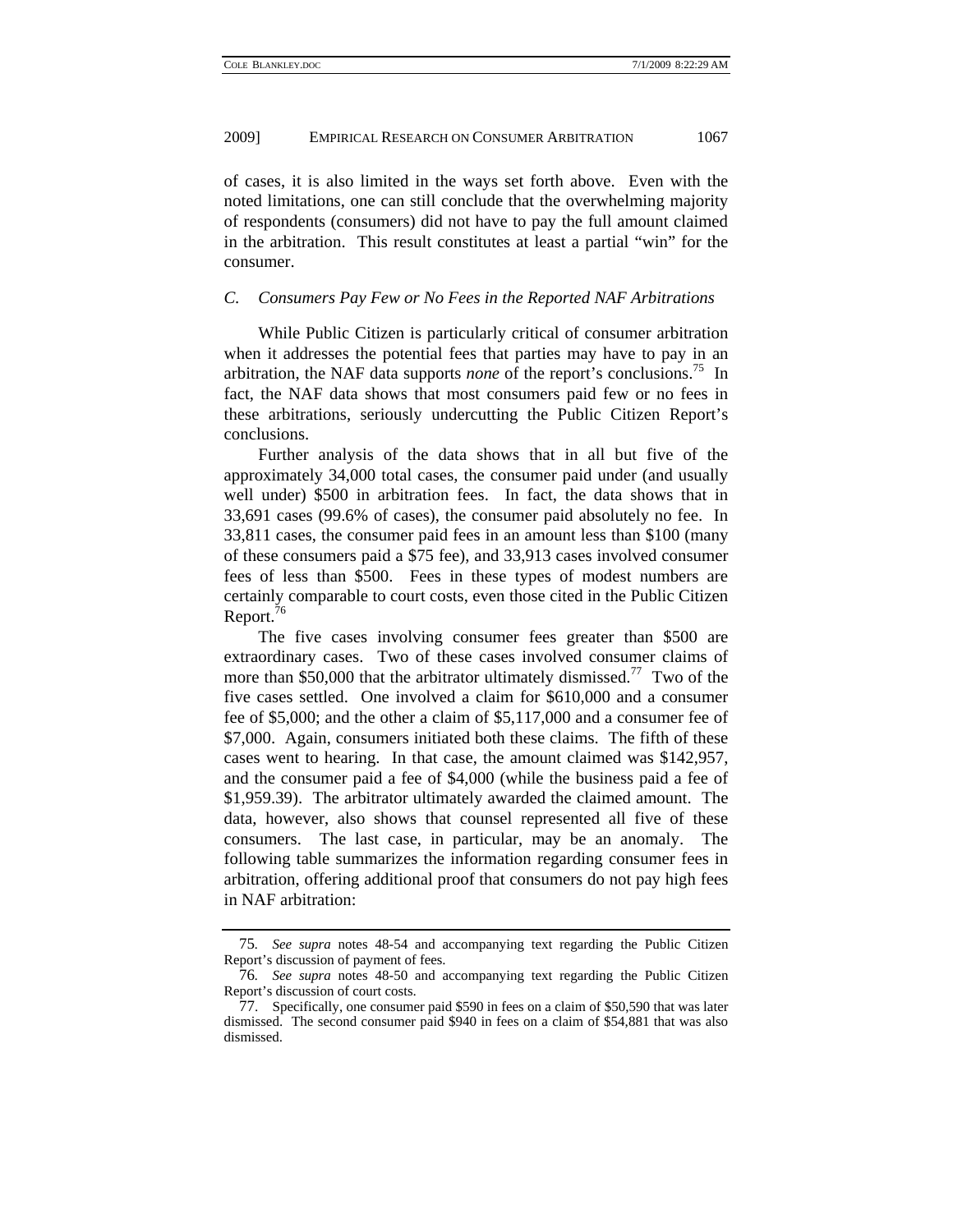### **Summary of Fees Paid by Consumers in NAF Arbitrations**

| <b>Dispute Disposition</b>        |              |              |  | Count   Mean (Consumer Fees)   Mode (Consumer Fees)   Minimum (Consumer Fees)   Maximum (Consumer Fees) |
|-----------------------------------|--------------|--------------|--|---------------------------------------------------------------------------------------------------------|
| <b>Settled</b>                    | 7198         | 2.27         |  | 7000                                                                                                    |
| Hearing/Default ***               | 16056 0.0264 |              |  | 185                                                                                                     |
| <b>Hearing</b>                    | 2019         | 8.21         |  | 4000                                                                                                    |
| <b>IDismissed</b>                 | 8561         |              |  | 1940                                                                                                    |
| Award by Cottlement Agreement 104 |              | <b>17.74</b> |  | loco                                                                                                    |

 By contrast, the business party paid fees in most cases. The data shows that the business paid some fee in 33,887 cases, or approximately 99.9% of the cases. The amount of fees businesses paid is also relatively low. For example, in 10,595 cases, the business paid a fee of \$70, and in another 8,769 cases, the business paid a fee of only \$25. The business paid less than \$100 in 25,860 cases, or 76% of total cases.<sup>78</sup> The following table summarizes the fees business parties paid:

#### **Summary of Fees Paid by Businesses in NAF Arbitrations**

| <b>Dispute Disposition</b>       |            |      |     |     | Count   Mean (Business Fees)   Mode (Business Fees)   Minimum (Business Fees)   Maximum (Business Fees) |
|----------------------------------|------------|------|-----|-----|---------------------------------------------------------------------------------------------------------|
| <b>Settled</b>                   | 7198       | 165  | 135 |     | 3670                                                                                                    |
| Hearing/Default ***              | 16056 87.5 |      | 170 |     | 1600                                                                                                    |
| lHearing                         | 2019       | 706  | 770 |     | 51530                                                                                                   |
| <b>Dismissed</b>                 | 8561       | 69.9 | 135 |     | 3980                                                                                                    |
| Award by Settlement Agreement 84 |            | 154  | 170 | 150 | 2480                                                                                                    |

<sup>78.</sup> Given the number of settlements and dismissals, low fees are not particularly surprising. *See supra* notes 26, 67-68 and accompanying text regarding the dispute disposition for more information regarding how the cases were resolved. Most arbitration fees occur as a result of arbitrator participation (such as ruling on motions or writing awards), and if the arbitrator is not very involved in the dispute, then the fees would be low.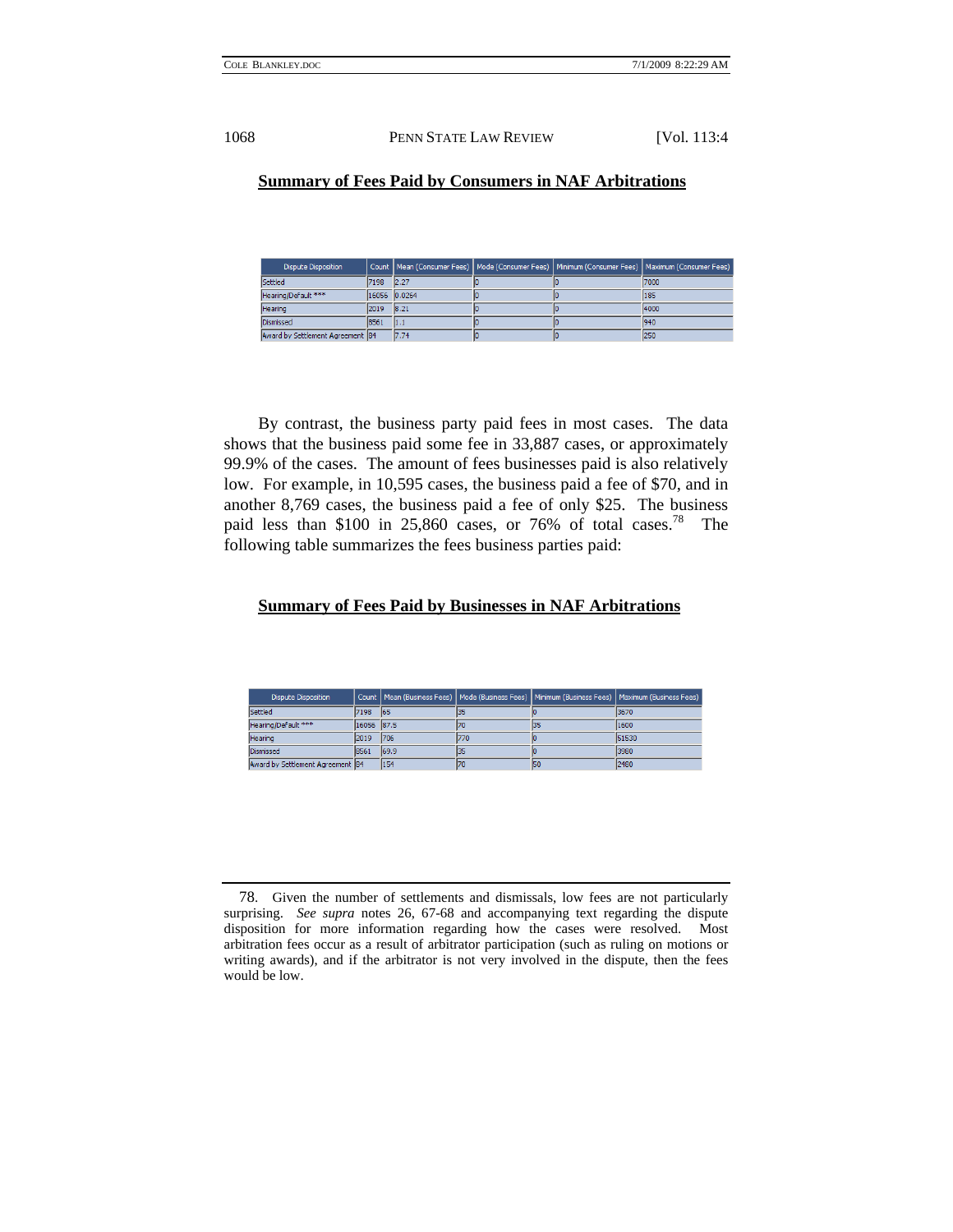Businesses rarely escaped payment of fees.<sup>79</sup> The business party paid no fee in only thirty-one cases. In twenty-nine of those cases, however, the consumer paid some fee. Two of those cases are mentioned above, the two consumer-initiated cases resulting in consumer fees of \$5,000 and \$7,000. The remaining cases involved consumer fees of less than \$500. In twenty-two of the cases, the fees were less than \$60. The other fees consumers paid totaled between \$110 and \$940, with different amounts in between.

The highest reported fee a business paid is  $$51,530$ .<sup>80</sup> This case involved a dispute in which the business originally sought \$173,362.72. The case went to hearing, and the arbitrator ultimately awarded \$118,886.68 (\$54,000 less than the claim). The consumer, although found liable for part of the debt, paid approximately \$10 in arbitration fees. While this case is interesting, it also appears to be an anomaly. It demonstrates that significant fees may be involved in arbitration—for either party—but that arbitrators sometimes reduce significantly the amount the consumer owes.

Because arbitration fees often depend on the services the arbitrator provides, fees generally increase the longer the proceeding takes. The following table gives statistics for fees depending on the dispute disposition:

<sup>79.</sup> The NAF's data that businesses pay fees in the overwhelming majority of cases undercuts the Public Citizen Report's argument that fees are simply incorporated into arbitration awards. *See supra* note 54 and accompanying text. If the data reports that parties are paying fees, the question is how those fees could also be included in the award? Perhaps the answer to this question depends on what is characterized as a "fee." The numbers reported may include any number of types of fees, such as filing fees, administrative fees, and fees associated with arbitrator time. Without additional detail, it is impossible to know, however, whether some fees, like administrative fees and filing fees, are reported as "fees," while arbitrator expenses may be included in the arbitration award.

<sup>80.</sup> The data reports two nearly identical cases with identical amounts claimed, amounts awarded, business fees, etc., with two exceptions. First, the data shows two different case ID numbers. Second, the data shows that the consumer paid no fees under one ID number and a fee of \$10 in another ID number. Presumably, two identical claims and awards in the hundreds of thousands of dollars cannot be a coincidence, leading to two possible reasons for the anomaly. The figures could be the result of a clerical error or the claim could have more than one issue (perhaps a counterclaim?) causing the case to be reported twice in the data. No matter the reason for the anomaly, this paper will treat the two ID numbers as a single case.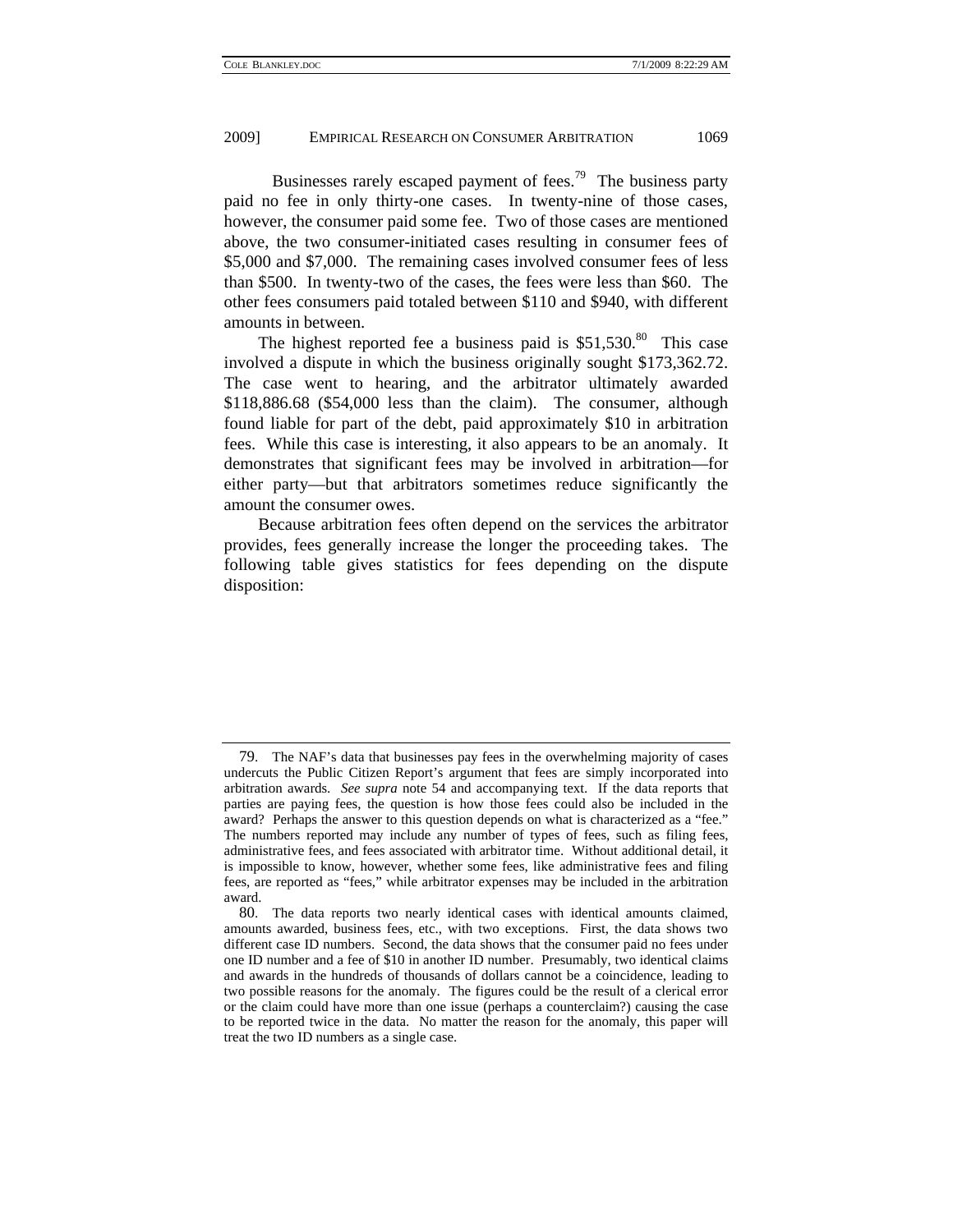#### **Fees Involved in NAF Arbitrations**

| <b>Dispute Disposition</b>               |            |       |     | Count   Mean (Business Fees)   Mode (Business Fees)   Minimum (Business Fees)   Maximum (Business Fees) |
|------------------------------------------|------------|-------|-----|---------------------------------------------------------------------------------------------------------|
| Settled                                  | 7198       | 165   | 35  | 3670                                                                                                    |
| Hearing/Default ***                      | 16056 87.5 |       |     | 1600                                                                                                    |
| Hearing                                  | 2019       | 1706  | 770 | 51530                                                                                                   |
| Dismissed                                | 8561       | 169.9 | 135 | 3980                                                                                                    |
| <b>Award by Settlement Agreement 184</b> |            | 154   |     | 12480                                                                                                   |

This data reveals that cases proceeding to hearing have significantly larger average fees (\$706) compared to any other type of dispute disposition.

In sum, the NAF data shows that consumers are not paying significant fees in NAF arbitration, if they are paying fees at all. The cases involving the biggest consumer fees are those cases *consumers bring*. The businesses, too, generally pay low fees. Overall, the data is best viewed in the context of the length of time the case was pending and the amount of arbitrator involvement.

#### *D. Arbitration Cases Are Generally Short in Duration*

Finally, this section considers the amount of time consumers spend in arbitration, which, based on available data, is roughly the same or less than they would spend in court. Although arbitration should be quicker and more efficient than court, as arbitration becomes more like litigation, the procedure also takes more time. $81$  Consumers, however, presumably benefit from a typically shorter process and the ability to move on with their lives $82$ 

<sup>81</sup>*. See* Brian Levine, *Preclusion Confusion: A Call for Per Se Rules Preventing the Application of Collateral Estoppel to Findings Made in Nontraditional Litigation*, 1999 ANN. SURV. AM. L. 435, 460 (1999) ("[A]rbitration has gradually become more formal, expensive, and time-consuming, to the point where it now closely resembles courtroom litigation.").

<sup>82.</sup> The Public Citizen Report does not address the issue of the length of the arbitration proceedings. Instead, the Report takes some issue with perceived discovery limitations in arbitration. *See* Public Citizen Report, *supra* note 2, at 9-10 (reporting that the due process rights, including discovery rights, of consumers are not protected in the arbitral forum). Of course, the more discovery that occurs in arbitration, the longer the arbitration will take. In other words, this area is a double-edged sword. If the process allows for comprehensive discovery, then the process can be described as too long and onerous. If the proceedings are streamlined and quicker, then the process can be described as depriving consumers of their due process.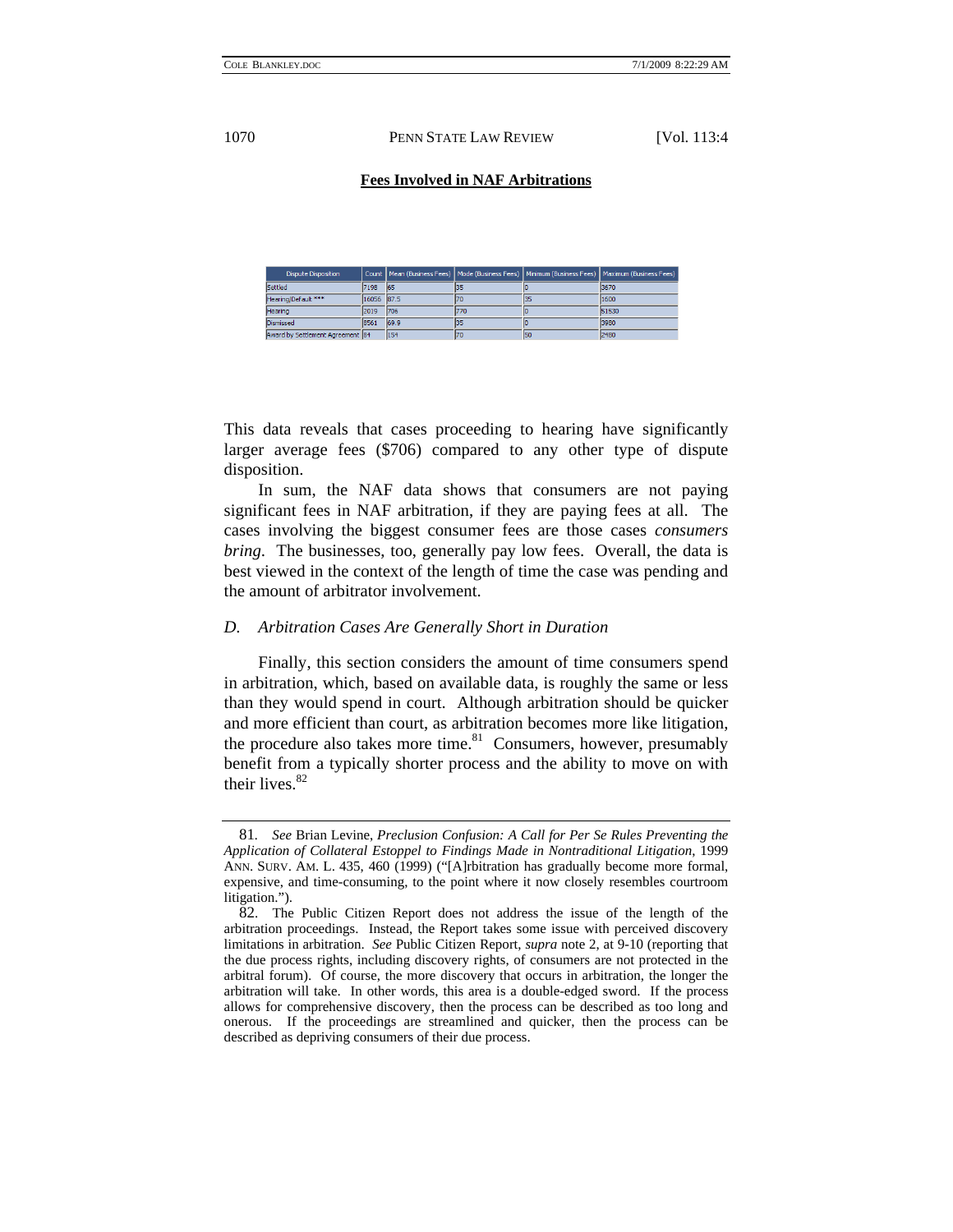The NAF data shows that a majority of arbitration cases are settled within 200 days, or in under seven months. To be more exact, 23,915 cases fall into the under 200-day category, and another 6,713 cases are resolved within 400 days, or under fourteen months. A chart showing the length of time for the data set as a whole is as follows:

#### **Length of Time of NAF Arbitrations**



The longest case in this data set lasted 1,385 days, or over three and a half years. That case went to a hearing where the arbitrator awarded the business claimant the full  $$7,859.14$  it sought.<sup>83</sup>

As expected, cases that proceed to hearing generally last longer than those resolved in other fashions. The following chart provides statistics for the length of the proceeding grouped according to dispute disposition:

Another factor to consider is how much discovery is needed in a "collection" case? If the dispute really concerns the payment of a debt owed, the consumer should have most—if not all—of the information already in his or her possession. Certainly the amount of necessary discovery depends on the type of case, but in nearly all situations, the more discovery that occurs, the longer and more involved the process becomes.

<sup>83.</sup> The business paid the full \$420 in arbitration fees.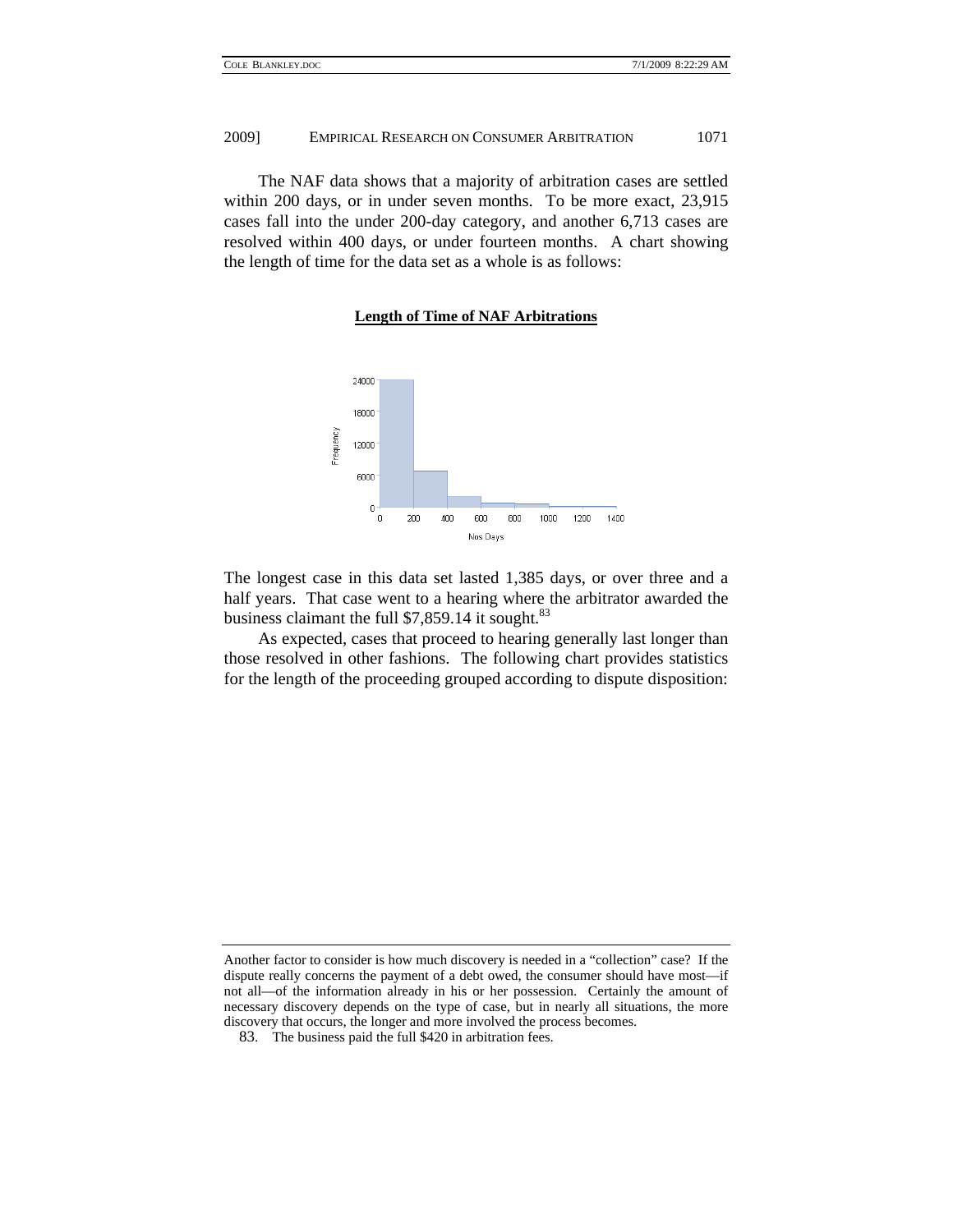#### **Average Length of NAF Arbitration by Dispute Resolution**

| <b>Dispute Disposition</b>                            |           |             |       |        | Count   Mean (Nos Days)   Mode (Nos Days)   Minimum (Nos Days)   Maximum (Nos Days) |
|-------------------------------------------------------|-----------|-------------|-------|--------|-------------------------------------------------------------------------------------|
| Settled                                               | 7198      | 310         | 365   |        | 1379                                                                                |
| Hearing/Default ***                                   | 16056 181 |             | 185   | 48     | 1260                                                                                |
| <b>Hearing</b>                                        | 2019      | 204         | 126   |        | 1385                                                                                |
| Dismissed                                             | 8561      | 189         | 183   | 42     | 1292                                                                                |
| la concept for a manufacturer of a manufacturer for a |           | <b>Lann</b> | lane. | $\sim$ | <b>Bronz</b>                                                                        |

Perhaps the most striking statistic is the length of time it takes for cases to proceed through hearing. In the "Hearing" category, cases resolved in an average of 204 days, or less than seven months. The category of "Hearing/Default" resulted in a slightly shorter average. Interestingly, according to these statistics, the cases that settled apparently did so late in the process. The mean<sup>84</sup> and mode<sup>85</sup> length of arbitrations of settled cases is greater than every other category, with the exception of "Award by Settlement Agreement." This information leads to a curious conclusion that a case would take longer to settle than it would to proceed to hearing. Otherwise, the data generally shows that the more involved the process is, the longer the process will take.<sup>86</sup> According to this data, consumers appear to spend less time in arbitration than they would in court. Comparing the NAF data to the publicly available data regarding the federal courts in California is useful, recognizing that some percentage of these cases would be brought in state rather than federal

85. Mode is the "most commonly reported value for a particular variable." *Id.* at 56.

<sup>84.</sup> Mean is the average of all of the points of data. The mean is calculated by adding all of the values and then dividing by the total number of values. Although the mean, or average, is a very common statistic, it is very easily influenced by outliers, or data points that are extreme in one direction or the other. *See* MYATT, *supra* note 58, at 57 ("The mean (also referred to as average) is the most commonly used indication of central tendency for variables measured on the interval or ratio scales. It is defined as the sum of all of the values divided by the number of values.").

<sup>86.</sup> The difference between the mean, median, and the mode for the category "Hearing/Default" is another interesting statistic. The mode is only 84 days (less than three months), the median is 139 days (less than five months), while the mean is 181 days (approximately six months). Because a default can occur if a respondent does not answer within a set number of days, cases resulting in default awards would presumably be resolved quickly. Because the median is 139 days, half of the cases must have resolved in 139 days or less—suggesting that this category includes a significant number of default awards.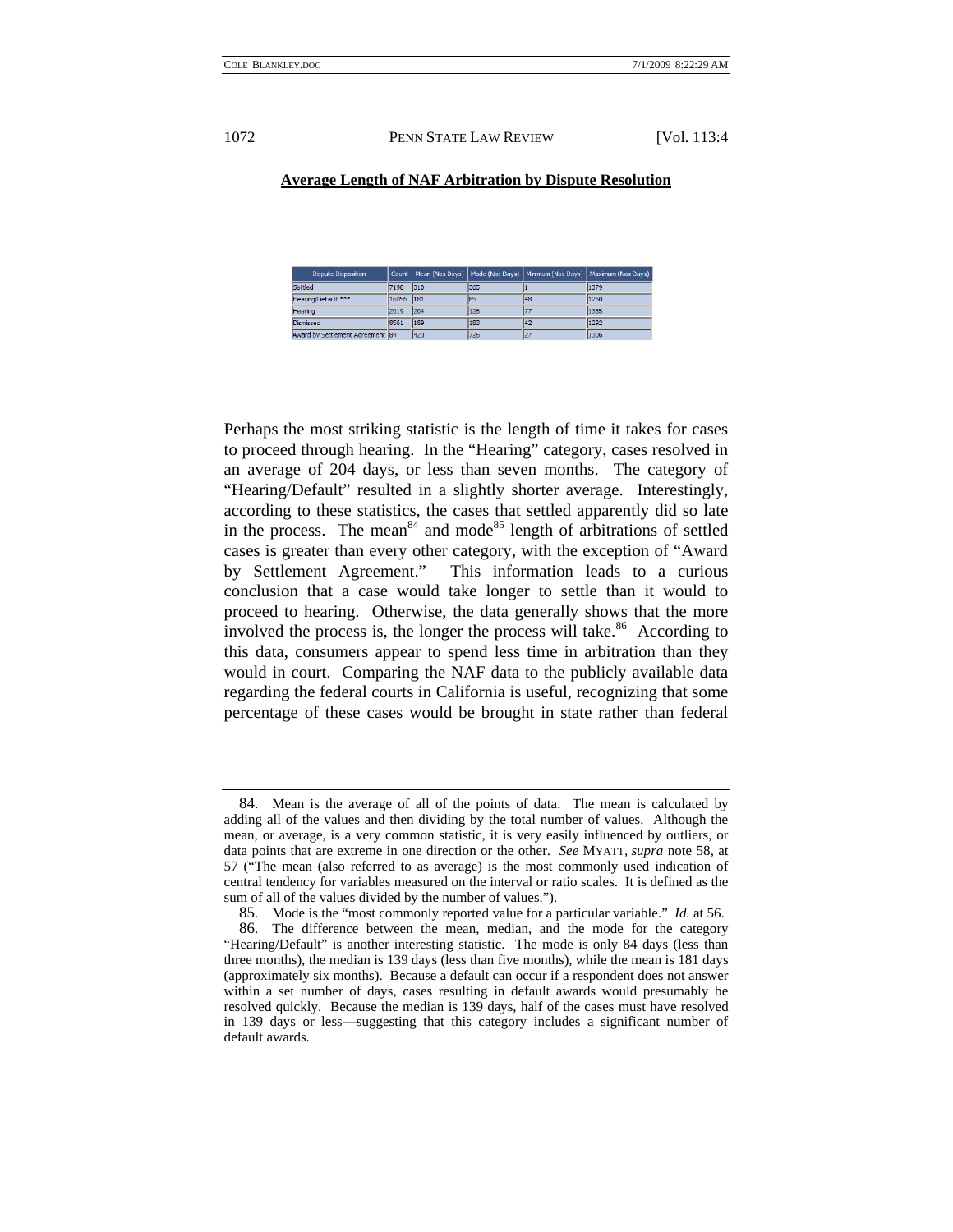court.87 In particular, the federal courts maintain statistics showing the number of months that cases remain pending in their courts, including a special category of cases that proceed to trial.<sup>88</sup>

As a general matter, NAF arbitrations are resolved more quickly than federal cases in California, particularly when compared to the cases that proceed to trial.<sup>89</sup> The federal court data shows:

| Court    | 2007 | 2006 | 2007 | 2004 | 2003 | 2002 |
|----------|------|------|------|------|------|------|
| C.D. Cal | 6.8  | 7.2  | 7.4  | 7.3  | 7.5  | 7.9  |
|          | 21.3 | 21.3 | 20.5 | 17.8 | 21.2 | 20.0 |
| E.D. Cal | 9.3  | 10.1 | 10.7 | 9.3  | 9.7  | 9.1  |
|          | 38.0 | 34.0 | 32.5 | 27.5 | 34.0 | 26.0 |
| N.D. Cal | 6.7  | 7.4  | 9.8  | 8.2  | 10.6 | 9.5  |
|          | 24.9 | 25.0 | 28.0 | 22.5 | 30.3 | 23.5 |
| S.D. Cal | 5.9  | 6.6  | 6.3  | 6.9  | 6.5  | 6.4  |
|          | 24.0 | 33.0 | 25.4 | 30.0 | 23.5 | 21.0 |

**Average Length of California Court Cases in Months (filing to disposition on top—filing to trial on bottom)**

Based on this information, consumers in arbitration spend less time in arbitration than the average litigant in federal court with respect to both the total amount of time and the time from filing to a hearing. The difference is particularly telling when the time it takes to get to trial is compared to the time it takes to get to a hearing.

<sup>87.</sup> The U.S. courts maintain statistics on each court in the United States. *See* Federal Court Management Statistics, http://www.uscourts.gov/fcmstat/index.html. The reason why this article discusses the statistics relating to California is because the NAF data concerns only California cases.

<sup>88.</sup> The U.S. courts maintain separate data for civil and criminal cases. This article only discusses the civil cases.

<sup>89.</sup> The U.S. court data shows trends over six-year periods, which is particularly helpful here where the NAF data spanned from 2003 to 2007.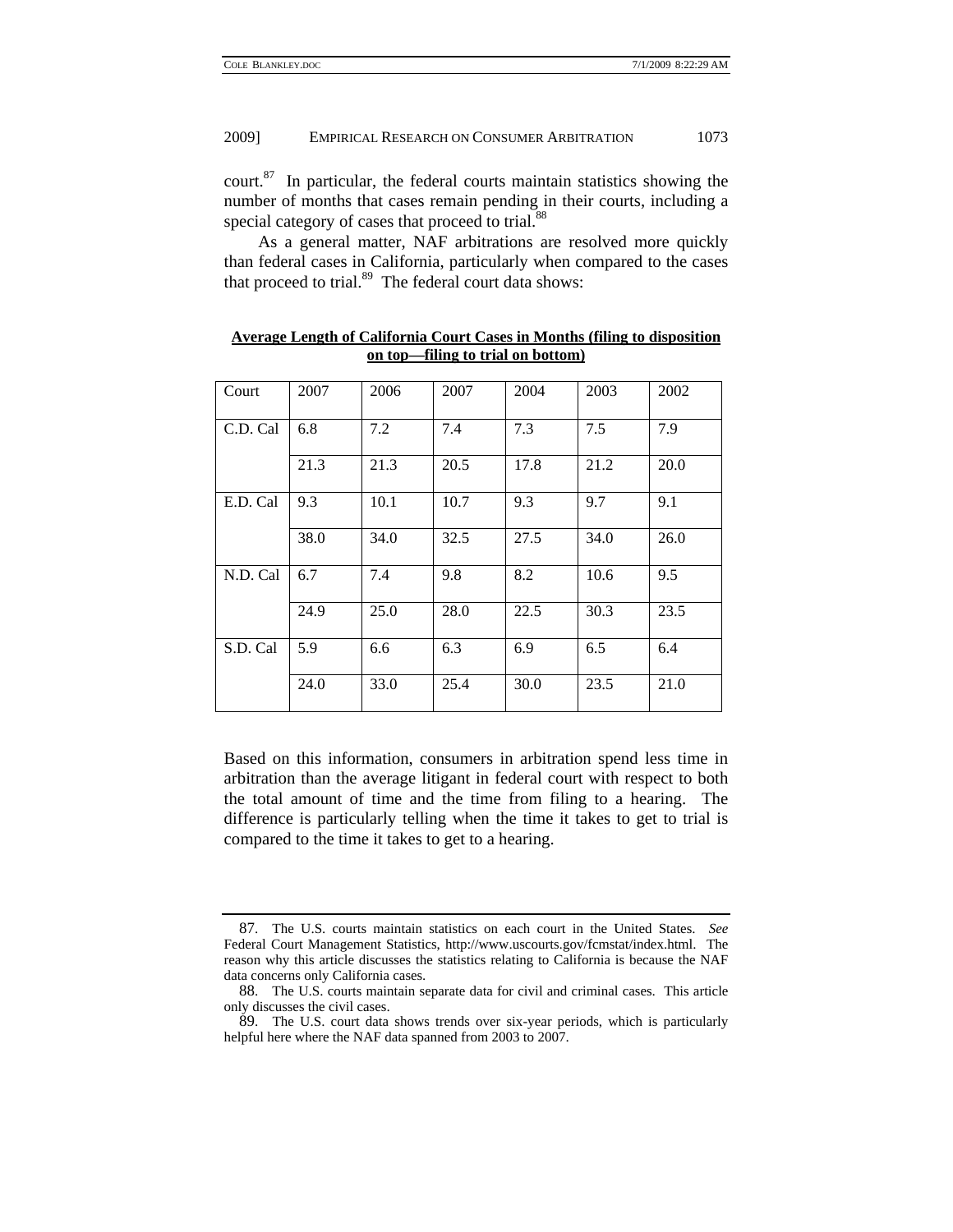### IV. EVEN THE COURTS DO NOT PERCEIVE NAF BIAS

Given the nature of the NAF data, it is not surprising that courts addressing issues related to consumer arbitrations before the NAF have almost uniformly enforced NAF-administered pre-dispute arbitration clauses. As a general matter, courts find that the NAF provides a fair and adequate forum for consumers.

A common consumer argument is that pre-dispute arbitration clauses are unconscionable. To prove unconscionability, a party must establish both that the contract is procedurally unconscionable, i.e., the parties do not have equal bargaining power; and that it is substantively unconscionable, i.e., the terms of the contract are inherently unfair to the party with the inferior bargaining position. $90$  Generally speaking, the courts addressing the issue hold that the consumer arbitration agreements requiring arbitration before the NAF are not so inherently unfair as to make the contracts substantively unconscionable.<sup>91</sup>

In some cases, the consumer explicitly argues that the use of the NAF as the arbitration provider renders an arbitration clause unconscionable. In fact, some of these cases involve claims similar to those types of cases reported in the NAF arbitration data—claims by or against credit card companies. In 2008, the court in *Cronin v. Citi-Financial Services, Inc.*<sup>92</sup> compelled arbitration despite a claim of unconscionability. $93$  The court found that the costs of arbitration were not unduly burdensome for the consumer. $94$  As a result, it upheld the

93*. Id.* at \*1.

<sup>90</sup>*. See, e.g.*, Cronin v. Citi-Fin. Servs., Inc., No. 08-1523, 2008 U.S. Dist. LEXIS 57356, at \*7 (E.D. Pa. July 25, 2008) ("In Pennsylvania, a party challenging a contract for unconscionability has the burden of establishing both procedural and substantive unconscionability.") (citing Harris v. Green Tree Fin. Corp., 183 F.3d 173, 181 (3d Cir. 1999)); March v. Tysinger Motor Co., No. 3:07-CV-508, 2007 U.S. Dist. LEXIS 91202, at \*11 (E.D. Va. Dec. 12, 2007) ("A contract is unconscionable if it is one that no man in his senses and not under a delusion would make, on the one hand, and [that] no fair man would accept, on the other.").

<sup>91.</sup> The test for unconscionability requires satisfaction of both prongs of the test. Thus, even if the parties are assumed to have unequal bargaining power (and generally the consumers and corporations have unequal bargaining power), the contract is still valid and enforceable if the terms are not unfair. *See Cronin*, 2008 U.S. Dist. LEXIS 57356, at \*8 ("Disparity in bargaining power does not itself support a finding of unconscionability."); Miller v. Equifirst Corp. of WV, No. 2:00-0335, 2006 U.S. Dist. LEXIS 63816, at \*22 (S.D.W.Va. Sept. 5, 2006) ("However, a finding that a contract is one of adhesion does not automatically render the contract unenforceable; rather, '[f]inding that there is an adhesion contract is the beginning point for analysis, not the end of it.'") (citation omitted).

<sup>92.</sup> No. 08-1523, 2008 U.S. Dist. LEXIS 57356.

<sup>94</sup>*. See id.* at \*12 ("The agreement places most of the cost of arbitration on the defendant, not the plaintiff. The only way the plaintiff would bear more costs than the equivalent of a court filing fee (an amount he already paid, when he filed suit in this Court) is if an arbitrator determined that he made an unjustified or bad faith claim against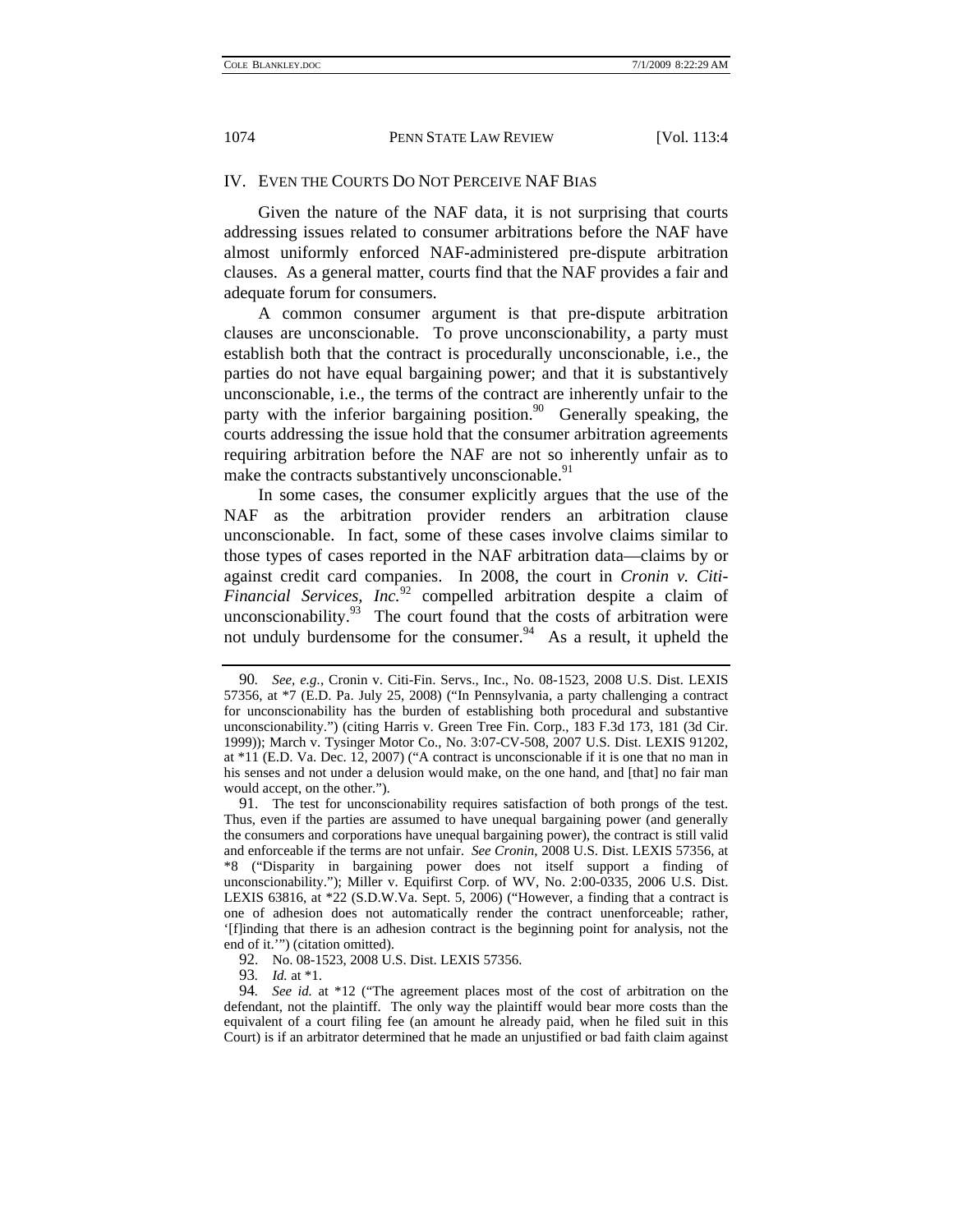requirement that the consumer use the NAF or the American Arbitration Association ("AAA"), despite the consumer's argument that the two organizations are "repeat players" who frequently arbitrate claims for the defendant.<sup>95</sup> Indeed, without proof that an arbitral provider actually prefers the "repeat player," courts are hesitant to find an arbitration agreement requiring arbitration before NAF (or AAA for that matter) unconscionable.<sup>96</sup> In a 2007 case, the Northern District of California held that the "NAF has been recognized by other courts as a viable alternative to the judicial system," $97$  despite the consumer's claim of "repeat player" preference.

95*. Cronin*, 2008 U.S. Dist. LEXIS 57356, at \*14. The *Cronin* court cited the U.S. Supreme Court decision *Gilmer v. Interstate/Johnson Lane Corp.*, 500 U.S. 20, 30 (1991) for the proposition that courts should not "indulge the presumption that the parties and the arbitral body conducting a proceeding will be unable or unwilling to retain competent, conscientious and impartial arbitrators." *Id.* at \*15 (quoting *Gilmer*, 500 U.S. at 30); *see also March*, 2007 U.S. Dist. LEXIS 91202, at \*20 ("So, the fact that Tysinger picked the NAF—an organization that, according to the Marches, favors creditors—does not invalidate the parties' arbitration agreement.").

96*. See* Oestriecher v. Alienware Corp., 502 F. Supp. 2d 1061, 1071 (N.D. Cal. 2007) ("Apart from its categorical assault on the NAF as an allegedly industry-friendly forum, however, Oestreicher makes no specific, compelling arguments showing that the NAF would be inappropriate in this action. Accordingly, Oestreicher has made only a weak showing of non-mutuality, and in light of Oestreicher's minimal showing of procedural unconscionability Oestreicher has failed to establish that the NAF provision is unenforceable."); *see also* Hutcherson v. Sears Roebuck & Co., 793 N.E.2d 886, 898 (Ill. Ct. App. 2003) (rejecting the "repeat player" and other arguments made by consumers trying to escape an arbitration agreement). In *Oestriecher*, however, the court found the entire agreement to be unenforceable because of the presence of an unenforceable classaction waiver. *See* 502 F. Supp. 2d at 1071-72. Interestingly, the defendant corporation agreed that a finding that the class-action waiver is unenforceable would make the entire agreement unenforceable. *Id.*

97. Carmack v. Chase Manhattan Bank (USA), 521 F. Supp. 2d 1017, 1026 (N.D. Cal. 2007) (citing *Randolph*, 531 U.S. at 95 n.2) (listing the NAF as a dispute-resolution forum with fair fee-shifting provisions).

the defendant."); *see also* Green Tree Fin. Corp.-Ala. v. Randolph, 531 U.S. 79, 91 (2000) (requiring a showing that arbitration expenses are likely to be prohibitive); *March*, 2007 U.S. Dist. LEXIS 91202, at \*13-15 (rejecting consumer claim that the fees under NAF rules were unconscionable); Schiano v. MBNA, No. 05-1771, 2007 U.S. Dist. LEXIS 59694, at \*6 (D.N.J. Aug. 14, 2007) (finding moot the consumer's claim regarding fees when the credit card company actually paid all of the fees); Jaimez v. MBNA Am. Bank, N.A., No. 05-2478-KHV, 2006 U.S. Dist. LEXIS 7526, at \*10 (D. Kan. Feb. 27, 2006) (finding the agreement not unconscionable when, under the agreement, MBNA agreed to pay all costs beyond the costs the consumer would have been required to pay in court); *In re* Currency Conversion Fee Antitrust Litig., 265 F. Supp. 2d 385, 412 (S.D. N.Y. 2003) ("This fee schedule in the NAF Code has been upheld as adequate and fair by numerous courts.") (citations omitted); see *supra* notes 71- 76 for a discussion of the fees actually paid by consumers in the NAF arbitration data. *But see* Hollins v. Debt Relief of Am., 479 F. Supp. 2d 1099, 1107 (D. Neb. 2007) (finding arbitration clause with NAF unconscionable when the NAF is silent on class action procedures and when the contract required "financially impaired Nebraska residents" to resolve their disputes in Dallas, TX).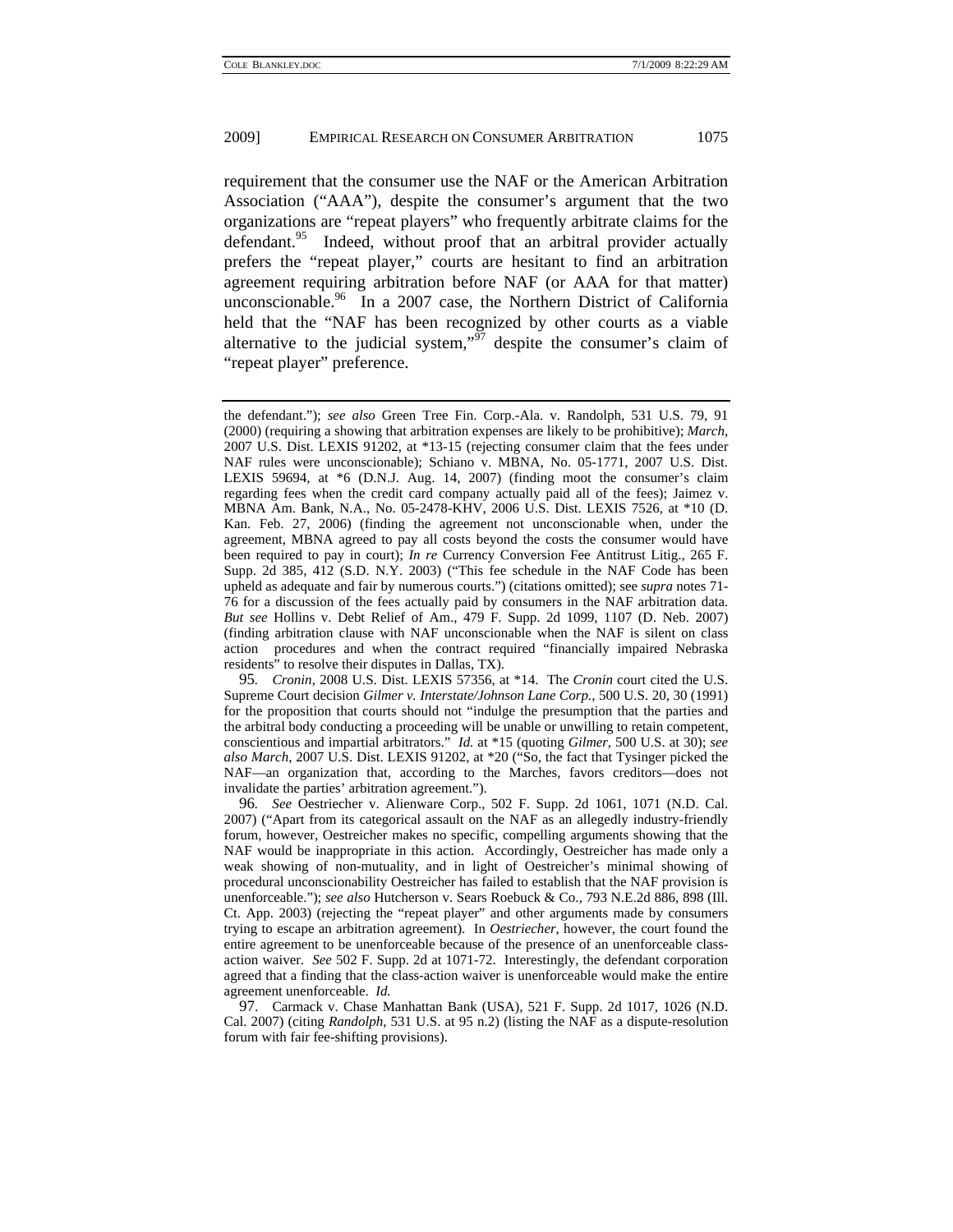Courts have enforced agreements to arbitrate consumer disputes before the NAF in other contexts as well. For example, in *Davis v. Dell,*  Inc.,<sup>98</sup> the plaintiff consumer alleged that the pre-dispute arbitration clause with the defendant computer company "is unconscionable because of the inherent unfairness of the NAF, the arbitration forum provided for in the Terms and Conditions."<sup>99</sup> The District Court flatly rejected this argument, however, because the "NAF has been repeatedly held up as a fair and reasonable forum" and because plaintiffs presented "no evidence whatsoever" that the plaintiff "would be unfairly treated by any arbitrator."100 The court in *Davis* held: "[t]he Court does not find that requiring arbitration through the NAF is unconscionable."<sup>101</sup> In *Provencher v. Dell, Inc.*, <sup>102</sup> the court went as far as to state that the NAF

100*. Id.* at \*14-15 (citing Marsh v. First USA Bank. N.A., 103 F. Supp. 2d 909, 929 (N.D. Tex. 2000)) ("The Court is satisfied that NAF will provide a reasonable, fair, and impartial forum within which Plaintiffs may seek redress for their grievances."); *see also*  Vera v. First USA Bank, N.A., No. Civ. A. 00-89, 2001 U.S. Dist. LEXIS 9052, 2001 WL 640979, at 1 (D. Del. Apr. 19, 2001) ("NAF is a model for fair cost and fee allocation."); *Marsh*, 103 F. Supp. 2d at 925 ("Plaintiffs' accusations of bias are directed toward NAF, not the independent arbitrators who actually conduct the arbitration. Aside from the Plaintiffs' conclusory allegations, there is no evidence whatsoever that they would be unfairly treated by any arbitrator."); *Oestriecher*, 502 F. Supp. 2d at 1070 (rejecting the consumer's arguments that "the NAF is an industry-friendly forum that is structurally biased against consumers"); Gorokhovsky v. MBNA Am. Bank NA, No. 06C1120, 2007 U.S. Dist. LEXIS 46238, at \*3-4 (E.D. Wis. June 25, 2007) ("Plaintiff's claim that Wolpoff controls the NAF is based entirely on highly speculative information gleaned from the Internet.").

In at least one case, *Toppings v. Meritech Mortgage Servs., Inc.*, 140 F. Supp. 2d 683 (S.D. W.Va. 2001), the court entertained the consumers' claims that arbitrations in front of the NAF had the potential for bias. Rather than dismiss the case entirely, though, the court denied the motion to compel pending additional discovery on the issue. *Id.* at 686.

101*. Davis*, 2008 U.S. Dist LEXIS 62490, at \*15. The *Davis* case is also noteworthy because the court upheld the arbitration clause despite the presence of a class-action waiver. *See id.* at \*11-14. Specifically, the court stated: "Therefore, the arbitration clause is not against a fundamental public policy of New Jersey." *Id.* at \*14. Although the NAF arbitration data makes no mention of class-action issues, the Public Citizen Report takes serious issues with the potential for a class-action waiver. *See* Public Citizen Report, *supra* note 2, at 43-46 ("The same contracts that require binding mandatory arbitration often ban customers from joining class action lawsuits and class arbitrations. Such a ban means that corporate fraud and abuse may go utterly unchecked.").

In addition to the *Davis* case, the case of *Sherr v. Dell, Inc.*, No. 05 CV 10097, 2006 U.S. Dist. LEXIS 51864 (S.D.N.Y. July 28, 2006), also required a consumer to arbitrate a claim under Dell's consumer arbitration clause. The *Sherr* court refused to find the arbitration unconscionable when Dell agreed to pay the fees of the arbitration, *id.* at \*16, and despite the presence of a class-action ban, *id.* at \*20-21. *See also* Hubbert v. Dell Corp., 835 N.E.2d 113, 126 (Ill. Ct. App. 2005) (upholding Dell consumer arbitration clause requiring arbitration before the NAF).

102. 409 F. Supp. 2d 1196 (C.D. Cal. 2006).

<sup>98.</sup> No. 07-630, 2008 U.S. Dist LEXIS 62490 (D.N.J. Aug. 15, 2008).

<sup>99</sup>*. Id.* at \*14.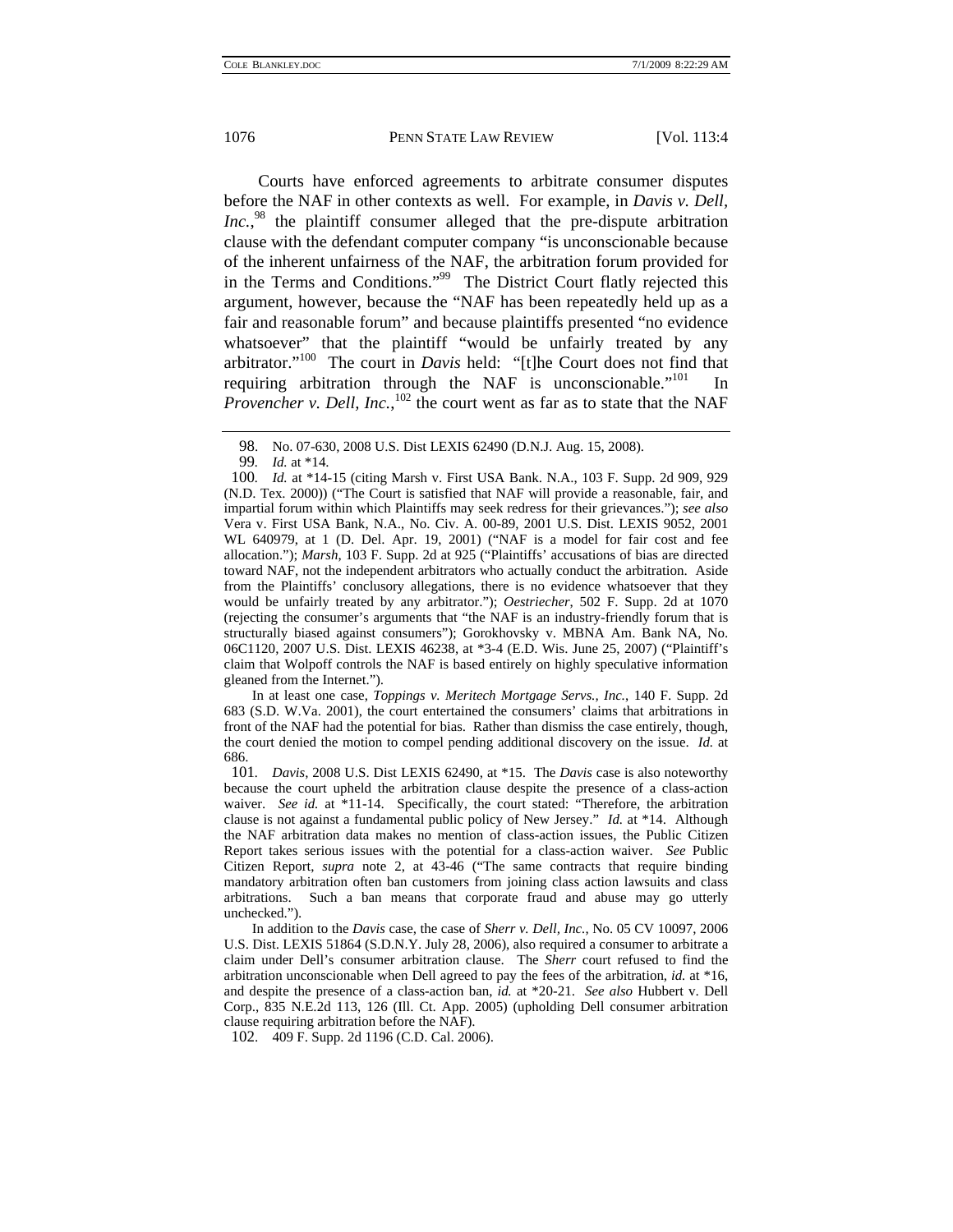"is without question an inexpensive, efficient, and convenient forum for resolving commercial disputes."<sup>103</sup> These cases demonstrate that courts generally regard the NAF as an acceptable alternative for those consumers who agree to binding arbitration.

The courts, however, do not uniformly uphold arbitrations in front of the NAF simply *because* NAF is the arbitral provider. For some courts, the ability to waive a class action under NAF rules is enough to make an arbitration agreement unenforceable $104$ —but these cases turn on the class-action waiver, not on the alleged bias of NAF arbitrators. Other courts find provisions *other than* (or in addition to) the fact that the NAF is the chosen provider to be the reason why the clause is found unconscionable. $^{105}$ 

Even where a valid agreement to arbitrate exists, a consumer may claim bias on the part of the arbitrator in an attempt to vacate the arbitrator's award.<sup>106</sup> Some courts consider the NAF's rules and codes of ethics when determining whether the NAF provided them a fair hearing. For instance, in *Carmack*, the Northern District of California held that the NAF Rules of Procedure provided consumers with due process.<sup>107</sup>

<sup>103</sup>*. Id.* at 1198. Ultimately, the court concluded: "Simply put, Mr. Provencher made a deal with Dell to arbitrate his disputes with Dell before the NAF and waive his right to proceed by way of class action. There is no legitimate reason under Texas law for not holding Mr. Provencher to that deal. He must arbitrate his claims before the NAF and he cannot proceed by way of this class action." *Id.* at 1206.

<sup>104</sup>*. See, e.g.*, Klussman v. Cross Country Bank, 134 Cal. App. 4th 1283, 1299-1300 (Cal. Ct. App. 2005) (finding the class-action waiver unconscionable, but not addressing other issues relating to NAF, including arbitrator bias).

<sup>105</sup>*. See., e.g.*, Mercuro v. The Superior Ct. of Los Angeles County, 96 Cal. App. 4th 167, 178-79 (Cal. Ct. App. 2002) (expressing concern over "repeat player" bias but holds that this employment arbitration agreement is unconscionable under the theory that statutory rights could not be vindicated in arbitral forum); *see also* Hollins v. Debt Relief of Am., 479 F. Supp. 2d 1099 (D. Neb. 2007).

<sup>106</sup>*. See* Bellavia v. First USA Bank, N.A., No. 02 C 3971, 2003 U.S. Dist. LEXIS 18907, \*8 (N.D. Ill. Oct. 20, 2003) ("[I]f the arbitration panel in fact renders an award that is based on arbitrator bias, [plaintiff] has a remedy—he may seek to vacate the award."); *see also* 9 U.S.C. § 10.

<sup>107.</sup> Carmack v. Chase Manhattan Bank (USA), 521 F. Supp. 2d 1017, 1025 (N.D. Cal. 2007) ("the National Arbitration Forum provides all of these procedural safeguards in its Code of Procedure."). The *Carmack* court stated:

Plaintiff has failed to plead any facts indicating improper motives by the NAF arbitrator. As stated, the National Arbitration Forum provides the procedural protection of a neutral arbitrator; plaintiff had the opportunity to challenge the neutrality of her arbitrator during the course of arbitration, yet she chose not to do so. Moreover, in *Woods*, the Ninth Circuit upheld as impartial an arbitration panel with a much more obvious source of bias than the NAF arbitrator here the arbitrators there were employees and business associates of one of the parties. Here, the only business relationship pleaded by plaintiff is defendant's regular use of the NAF as an arbitrator in credit card disputes. Without pleading facts that specifically indicate improper motives by the NAF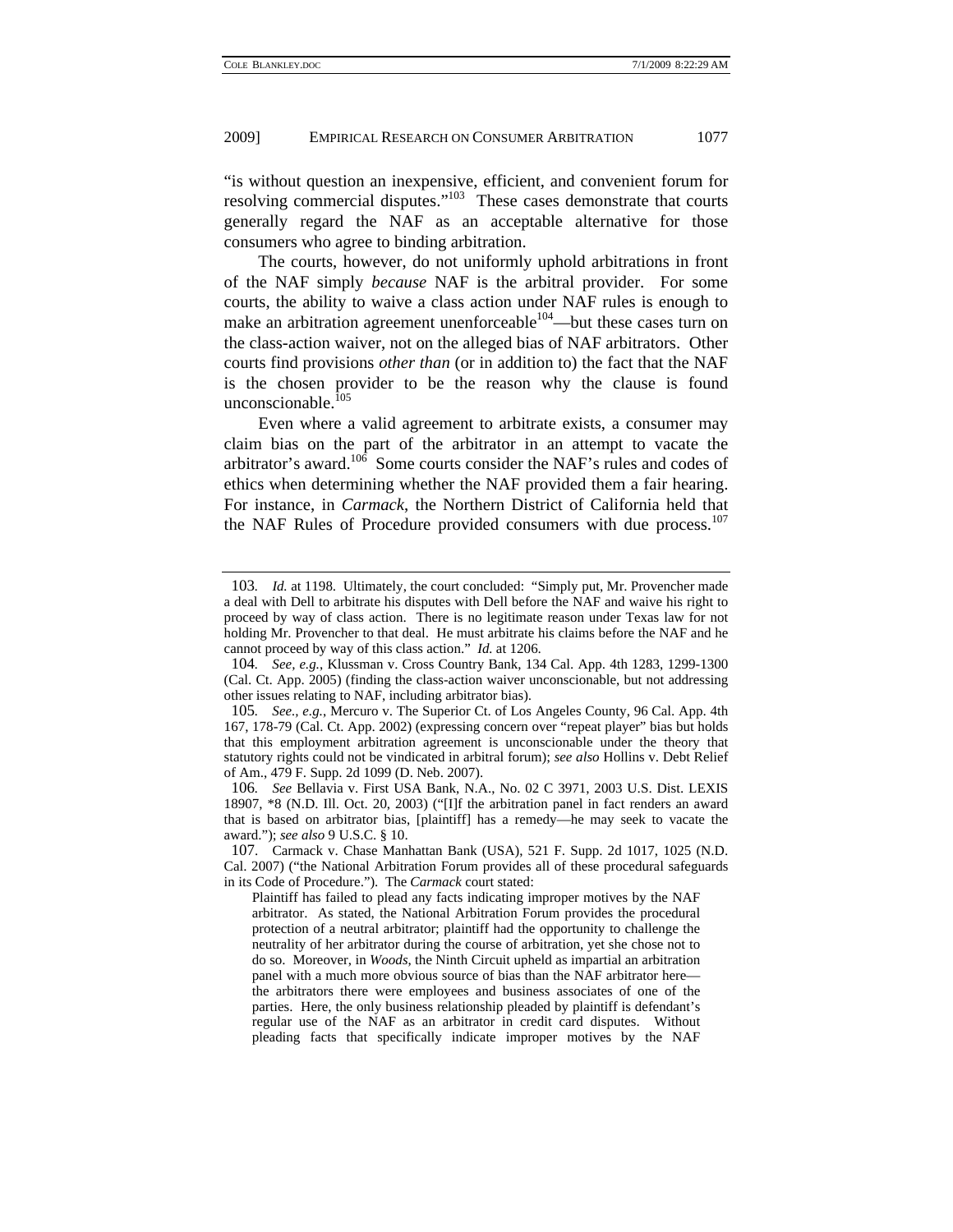Similarly, in *Bank One, N.A. v. Coates*,<sup>108</sup> the court held that, in the absence of further evidence, the NAF code of ethics derailed an argument that NAF arbitrators were biased.109 In *Miller v. Equifirst Corp.*, the District of West Virginia compared the plaintiffs' fears about arbitration with those the Supreme Court rejected in *Gilmer v. Interstate/Johnson*, noting that NAF procedures require that:

(1) prior to the selection of the arbitrator the names and qualifications of potential arbitrators are provided to the party; (2) the arbitrator is required to be "neutral and independent" and disclose any circumstances that might constitute a conflict of interest or cause the arbitrator to be unfair or biased; and (3) in the arbitrator selection process each party has one peremptory challenge and unlimited challenges for cause.<sup>110</sup>

Without solid evidence of arbitrator bias, then, the courts appear willing to rely on the safeguards the NAF creates through its rules and codes of ethics to justify enforcing NAF-drafted arbitration awards.

Although courts continue to consider carefully unconscionability challenges to arbitration agreements, they do not find agreements unconscionable on the basis that NAF is the arbitral provider. The NAF data, as analyzed in this article, supports the view that requiring consumers to arbitrate using NAF arbitrators does not create a basis for finding arbitration agreements unconscionable.

arbitrator, plaintiff fails to state a claim for vacating or correcting the NAF arbitration award.

*Id.* at 1027.

<sup>108. 125</sup> F. Supp. 2d 819 (S.D. Miss. 2001). In *Miller v. Equifirst Corp.*, the Southern District of West Virginia similarly held that without real evidence of arbitrator bias, the NAF rules and procedures provide "adequate mechanisms . . . to ensure that the parties will ultimately select a neutral arbitrator." 2006 U.S. Dist. LEXIS 63816, at \*48- 49; *see also id.* at \*45 (noting unwillingness to cede to the consumer's "general antipathy to arbitration").

<sup>109</sup>*. See Coates*, 125 F. Supp. 2d at 835 ("[T]he rules governing the conduct of NAF arbitrations belie defendant's speculation that suspected bias by the NAF has any realistic potential for affecting decisions of arbitrators in NAF arbitrations."); *see also* Carbajal v. H & R Block Tax Services, Inc., 372 F.3d 903 (7th Cir. 2004) (affirming district court's order compelling arbitration at the NAF); Lux v. Good Guys, Inc., 2006 U.S. Dist. LEXIS 25167, 2006 WL 357820 \*5 (C.D. Cal. 2006) (Carney, J.) ("Mr. Lux has not shown that the National Arbitration Forum ('NAF') is one-sided."); Beneficial Nat'l Bank, U.S.A. v. Payton, 214 F. Supp. 2d 679, 690-91 (S.D. Miss. 2001) (rejecting the consumer's argument that the NAF arbitrators are biased without any proof of bias).

<sup>110</sup>*. Miller*, 2006 U.S. Dist. LEXIS 63816, at \*46 (citing Rules 20, 21, and 23 of the NAF Code of Procedure).